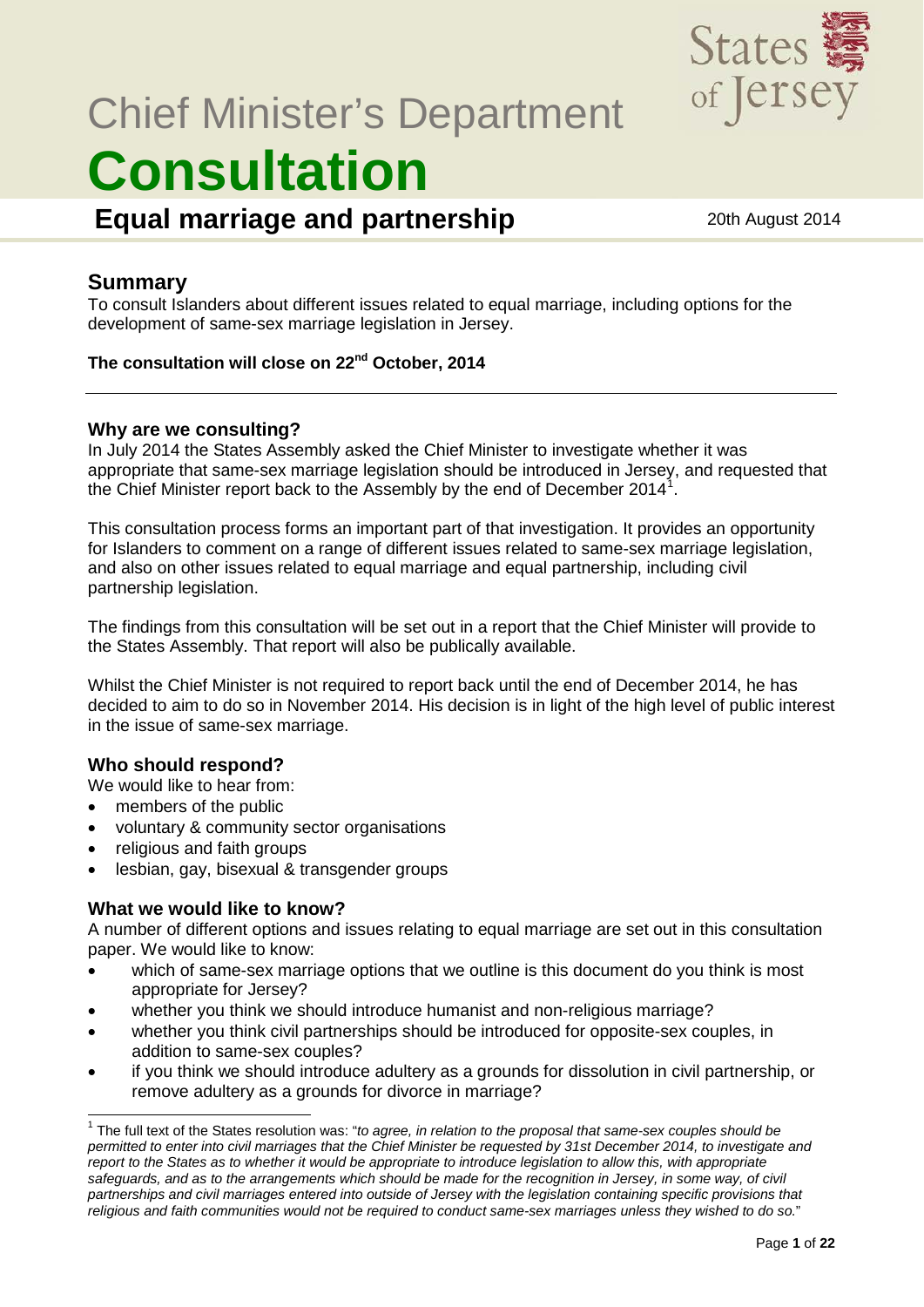## **How to participate in the consultation**

You can attend a consultation event

| <b>Date</b>                        | Time        | <b>Venue</b>            |
|------------------------------------|-------------|-------------------------|
| Monday 15 <sup>th</sup> September  | 12.00-13.15 | <b>St Paul's Centre</b> |
| Monday 15 <sup>th</sup> September  | 13.30-14.45 | <b>St Paul's Centre</b> |
| Monday 29 <sup>th</sup> September  | 18.30-19.45 | St Helier Town Hall     |
| Tuesday 30 <sup>th</sup> September | 18.30-19.45 | St Helier Town Hall     |

The total capacity of St Paul's Centre is 110 people and for the Town Hall is 250 people. In order to ensure a place at the event, please book in advance by sending an email to [a.hamon2@gov.je](mailto:l.ferreira@gov.je) or by calling 01534 440682. In the event that the numbers of people attending is more than the above, those with a booking will be given priority.

Please note, if the consultation events are oversubscribed, Islanders can still participate via the online consultation.

You can submit your comments:

- by completing our online consultation (www.gov.je/consult)
- by email [\(a.hamon2@gov.je\)](mailto:l.ferreira@gov.je)
- in writing

Write to: Same-sex marriage consultation Cyril Le Marquand House PO Box 140 St Helier Jersey JE4 8QT

Facebook and Twitter

Comments made on the States of Jersey Facebook page [\(https://www.facebook.com/StatesofJersey\)](https://www.facebook.com/StatesofJersey) and the States of Jersey Twitter feed using the hashtag #equalmarriage will be reviewed but will not necessarily be included in the final report, unless they address the issues raised in this consultation document.

#### **Your submission**

If you are writing or emailing please provide the following information with your response:

- your name and contact details
- whether you are responding on behalf of an organisation or as a member of the public.

Please note that consultation responses may be made public (for example; sent to other interested parties on request, provided to the Scrutiny Office, quoted in a published report, reported in the media etc.). You therefore need to tell us if you:

- a. agree that your comments may be made public and attributed to you
- b. agree that your comments may be made public but not attributed (i.e. anonymous)
- **c.** do not want your comments made public.

In the event that you do not provide this information, we will assume that you do not want your comments, or your name, made public.

#### **Offensive comments**

Offensive comments will not be included in the consultation report and, if any are posted, via Facebook or Twitter, they will be removed.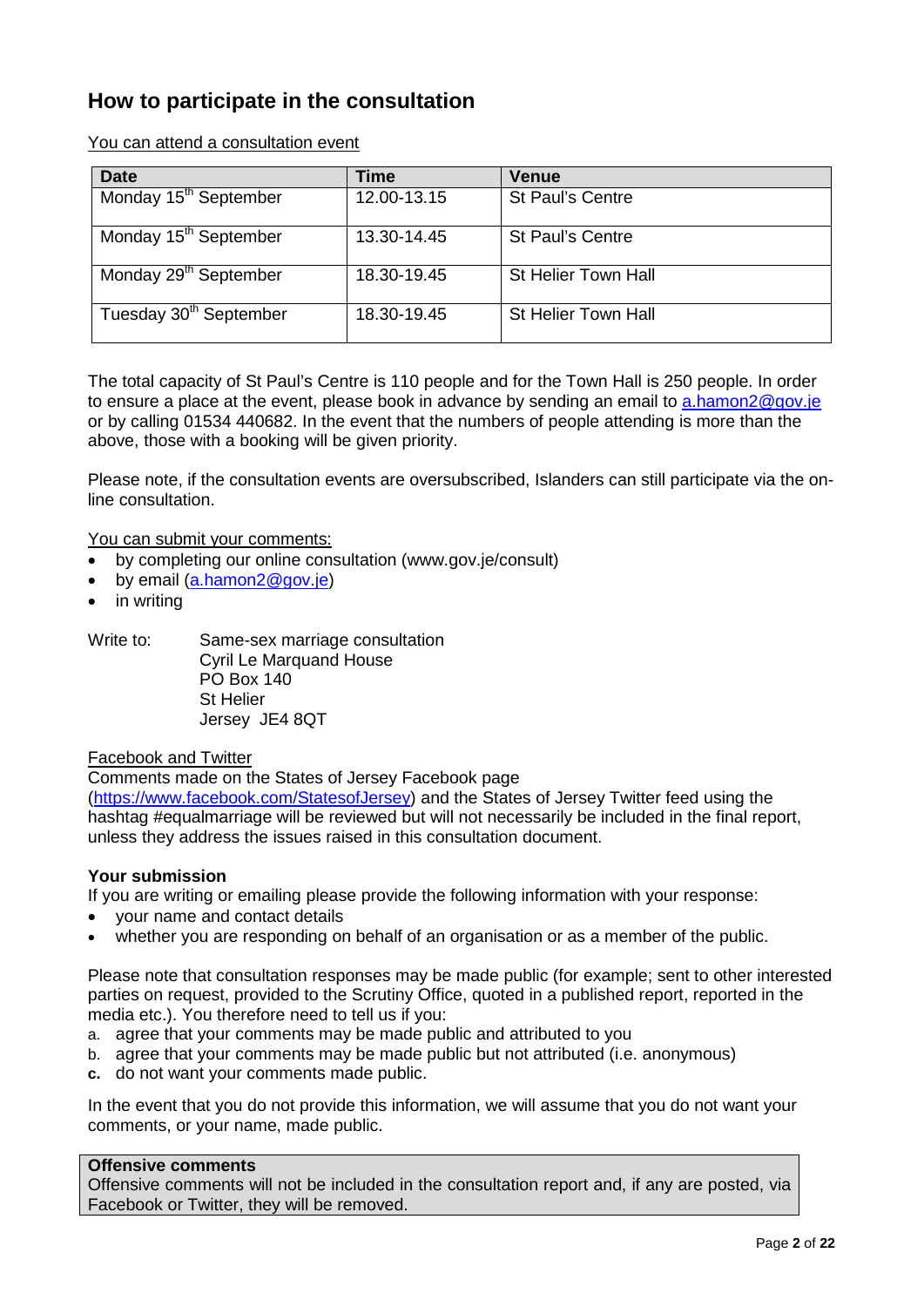# EQUAL MARRIAGE **Consultation**



## **CONTENTS**

#### **Section 1: Introduction**

- A. Background
- B. Next steps

#### **Section 2: Current position**

- A. Marriage
- B. Same-sex marriage
- C. Humanist and non-religious marriage<br>D. Civil partnership
- D. Civil partnership<br>E. Common-law rel
- E. Common-law relationships<br>F. Transgender people who a
- Transgender people who are married or in a civil partnership
- G. Adultery as a ground for divorce or dissolution

#### **Section 3: Options for change**

A. Same-sex marriage Option 1: Same-sex civil marriage only Option 2: Same-sex civil marriage and same-sex religious marriage Option 3: Same-sex and opposite-sex civil marriage only (also known as civil union)

#### Questions related to A

B. Humanist and non-religious marriage

#### Questions related to B

C. Civil partnerships Option 1: Civil partnerships for opposite-sex and same-sex couples Option 2: Civil partnerships for same-sex couples only

#### Questions related to C

D. Adultery as a ground for divorce or dissolution Option 1: Introduce adultery as grounds for dissolution of a civil partnership Option 2: Remove adultery as grounds for divorce in a marriage Option 3: New definition of adultery

Questions related to D

#### **Section 4: Responding to the consultation**

#### **Appendices**

- 1. Questions and answers
- 2. Same-sex marriage in other jurisdictions
- 3. European countries where only civil marriage is legally recognised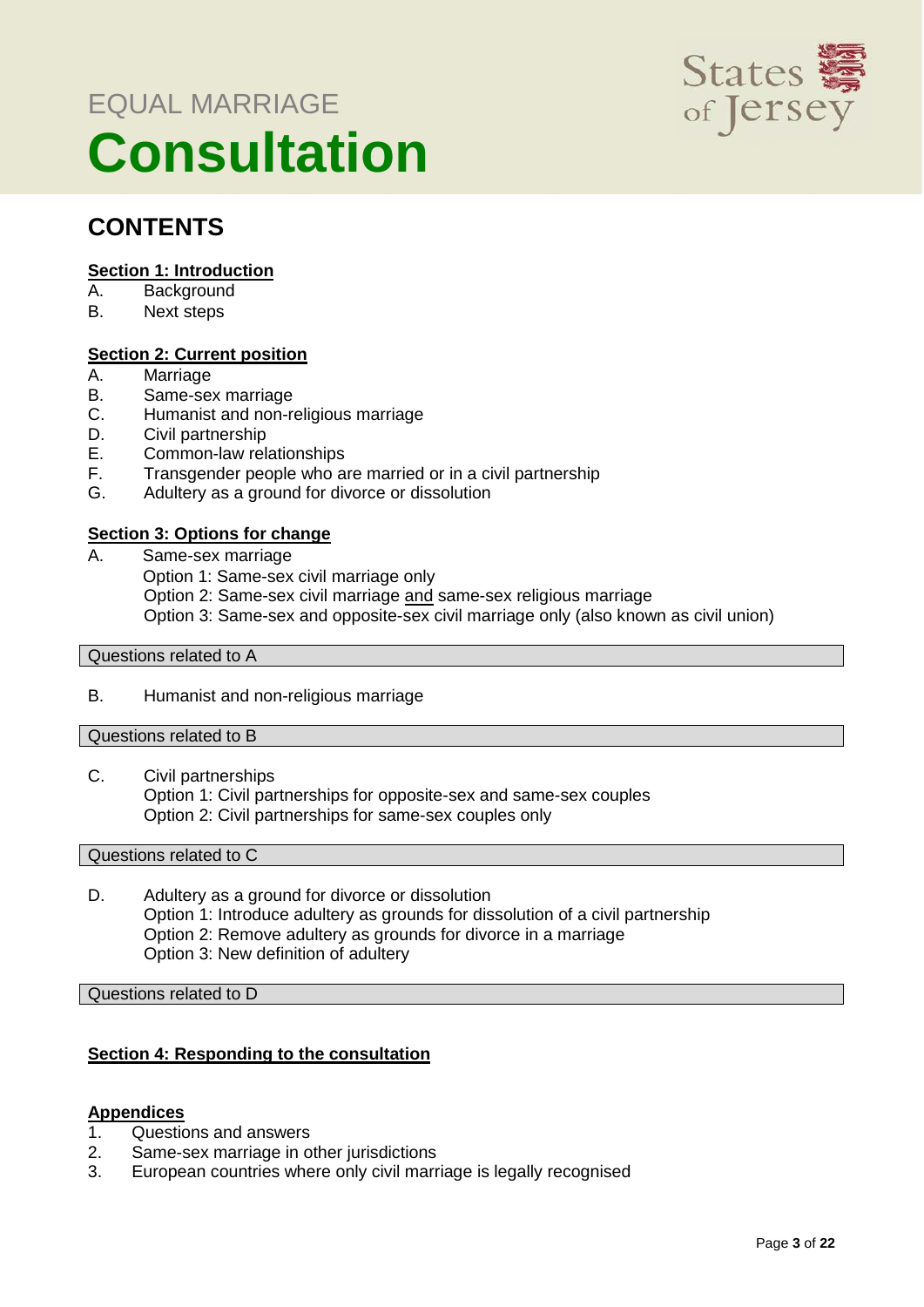#### **Terms and expressions**

The following terms and expressions have been used in this paper:

- Blessing refers to the blessing or ceremony that often takes place after, or sometimes before, a civil marriage. Blessings or ceremonies are often conducted by a religious official and provide religious recognition of a marriage that has been solemnized by a Registrar. They do not do have any legal standing.
- Civil premises refers to the places, other than places of worship, where people can get married, have a blessing or a civil partnership. Examples include the Register Office or other approved places such as hotels and heritage sites.
- Dissolution dissolution in a civil partnership is equivalent to divorce in a marriage.
- Place of worship refers to churches, and other places such as chapels, synagogues, meeting houses etc., that have been registered, with the Superintendent Registrar, as places where people can get married.
- Religious officials refers to the officials of the church or other faith groups, for example vicars, priests, ministers, rabbis, pastors.
- Religious organisations refers to religious or faith groups, for example Christian, Jewish, Muslim, Quaker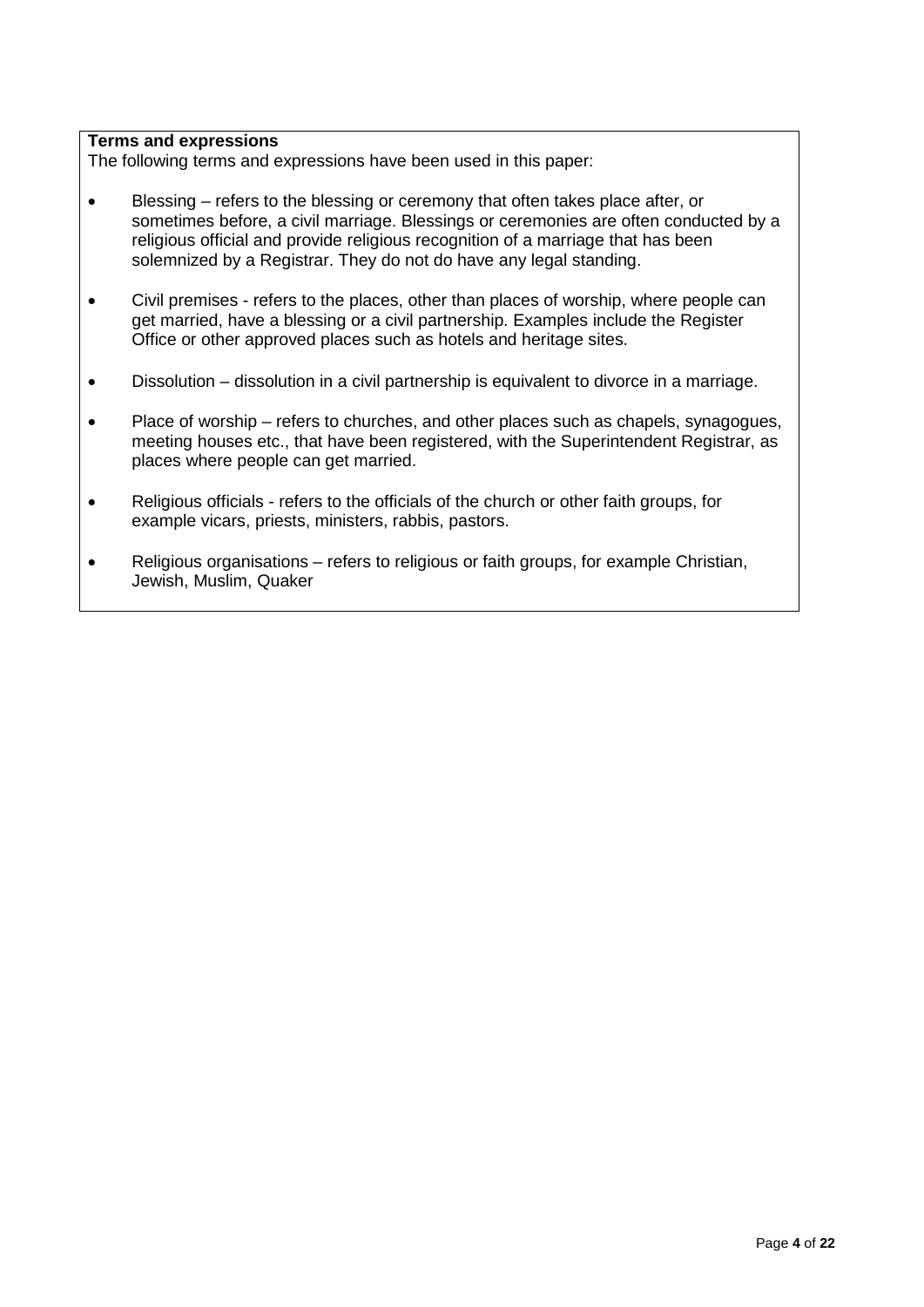# **SECTION 1: INTRODUCTION**

## **A. Background**

Marriage is a hugely important institution. The principles of long-term commitment, responsibility and fidelity that underpin it help bind our community together and make it stronger.

Like all institutions however, marriage is not static. It has historically evolved in response to social changes, such as increased religious diversity and increased numbers of second marriages.

In March 2014, marriage was opened up to same-sex couples in England and Wales, and similar legislation will also come into effect in Scotland over the coming months. The position taken by the United Kingdom (UK) Government is that society should not prevent couples from marrying unless there are very good reasons to do so, and they do not consider loving someone of the same sex to be a good reason to prevent marriage. Indeed, an increasing number of governments across the world<sup>[2](#page-0-1)</sup>, believe that same-sex marriage makes society fairer and more inclusive.

In recognising that some other jurisdictions have decided that all people should be allowed to marry, it is also important to recognise that there are some key differences in the type of legislation introduced. These differences are driven by the characteristics and aspirations of those jurisdictions, and also by their existing laws.

**Section 2** of the paper describes the current position in Jersey with regard to equal marriage. This includes issues related to same-sex marriage but also includes issues related to humanist marriage, civil partnership and adultery.

**Section 3** sets out different options related to each of these issues, including different ways in which same-sex marriage could be introduced Jersey. For example, we could allow for same-sex civil marriage only; or broadly follow UK legislation and allow for both same-sex civil marriage and same-sex religious marriage; or we could look to introduce a system of civil marriage only for both same-sex and opposite-sex couples. This system is also known civil union – or union civile – and is the model used in many other European jurisdictions<sup>[3](#page-4-0)</sup>. A series of consultation questions are also included in Section 3, asking Islanders their view of the options described.

**Section 4** asks for basic information, such as contact details, from people who respond to this consultation. We need this so that we can process the consultation responses and keep in touch.

It is recognised that different people hold very different views about same-sex marriage, but this paper is not intended to address or navigate those differences. It does, however, provide space for people to express their personal view through the conversation questions set out in this paper and in the on-line version (www.gov.je/consult).

These views will be summarised in the report provided to the States Assembly, except for where they are expressed in terms which are deemed offensive.

### **B. Next steps**

This consultation finishes on **Wednesday 22nd October, 2014**. We will then review all the comments received and develop a report to present to the States Assembly in November 2014.

<span id="page-4-1"></span>That report will summarise the consultation feedback and set out recommended next steps. Those recommendations will include the actions that need to be taken in order to fully investigate and scope proposed changes to our laws. Ultimately, however, it will be for the the States Assembly to debate and agree those changes.

 $2$  See Appendix 2 for list of other jurisdictions that have introduced, or are in the processing of introducing, same-sex marriage legislation

<span id="page-4-0"></span><sup>&</sup>lt;sup>3</sup> See Appendix 3 for a list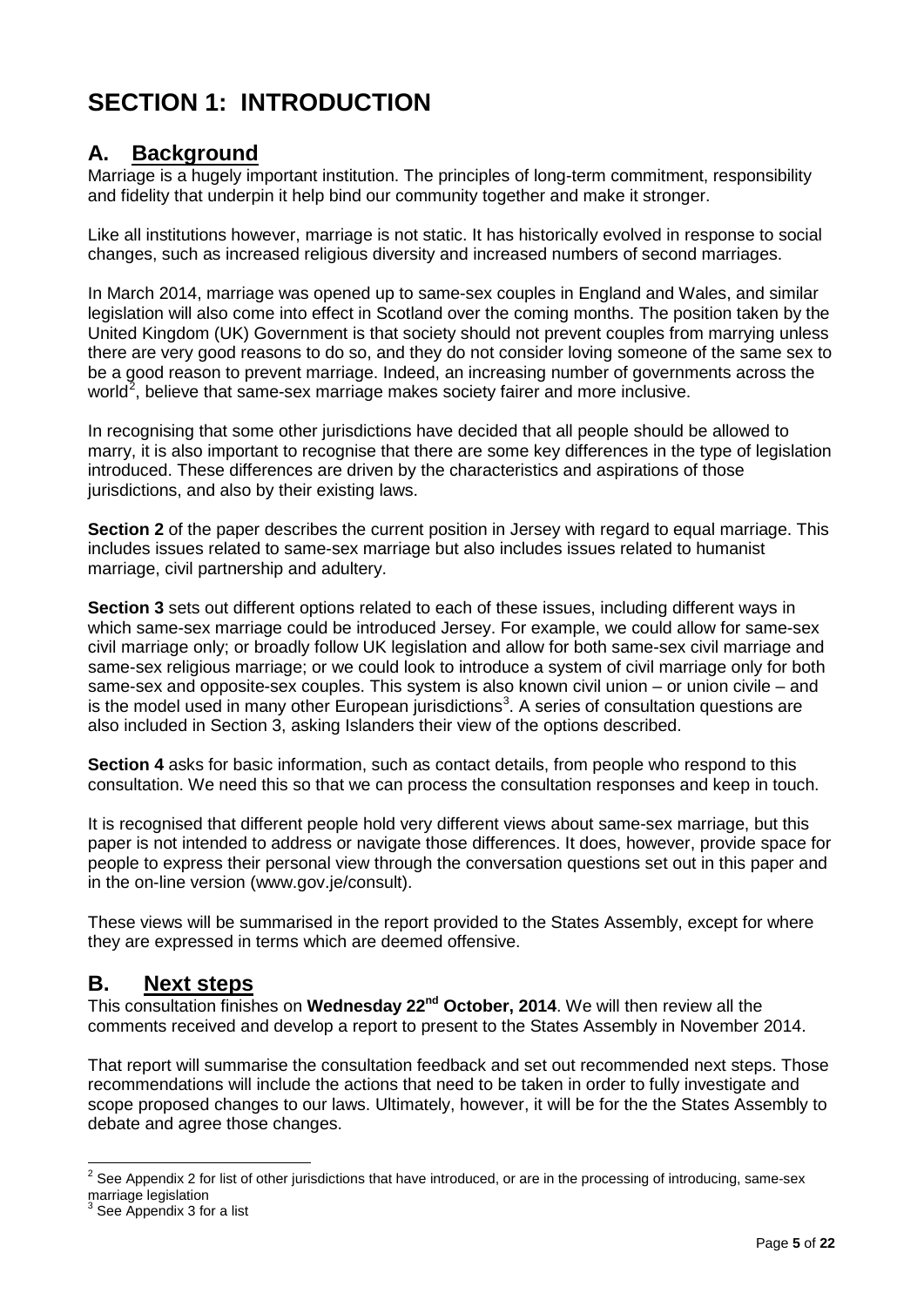# **SECTION 2: CURRENT POSITION**

#### **A. Marriage**

Currently, in Jersey, a marriage can only be between people of the opposite sex (i.e. a man and a woman). A marriage can be conducted either through a religious ceremony (a religious marriage) or a civil ceremony (a civil marriage).

A religious marriage<sup>[4](#page-4-1)</sup> is conducted, or solemnized, by a religious official such as a Vicar or Priest. A civil marriage is conducted by a Registrar (i.e. a government official)<sup>[5](#page-5-0)</sup>.

Whether it is religious or civil marriage, it is conducted by saying a prescribed form of words. For religious marriage these words are in accordance with the rites of that religion or in accordance with words set out in the Marriage and Civil Status (Jersey) Law 2001 (the "Marriage Law") $<sup>6</sup>$  $<sup>6</sup>$  $<sup>6</sup>$ . For a</sup> civil marriage there is no religious content to the words, or indeed to any element of the ceremony – hence civil marriage is sometimes referred to as secular marriage.

A civil marriage can only take place in a civil premises and a religious marriage in a place of worship.

#### **B. Same-sex marriage**

People of the same-sex cannot currently get married in Jersey, either in a religious or civil ceremony. If they have been married elsewhere, their marriage is not recognised as a marriage in Jersey although it may be recognised as a civil partnership under the Civil Partnerships (Jersey) Law 2012 (the "Civil Partnerships Law").

#### **England & Wales**

Same-sex couples can get married in England and Wales. They can have a civil marriage, or a religious marriage where the religious organisation and religious official have agreed to marry same-sex couples.

Same-sex marriage can take place in civil premises or a place of worship if the religious organisation has agreed that the place of worship can be registered for same-sex marriages.

Couples in a civil partnership can convert that partnership to a marriage if they want to.

#### **Note: Church of England and the Church in Wales**

The Church of England and the Church in Wales have a legal duty to marry parishioners – unlike any other religious organisation in England & Wales – and therefore their same-sex marriage law has had to make it very clear that this legal duty does not extend to same-sex couples (i.e. they cannot be compelled to marry same-sex couples although, like all other religious organisations, they can choose to).

Their law also protects the Church of England's Canon Law, which states the belief that marriage is between a man and a woman. Canon Law is the Church of England's own body of laws.

<sup>&</sup>lt;sup>4</sup> Where a marriage is taking place in Jersey in a non-Anglican church, for example in a Catholic church, it can only be performed if a licence has been issued by Jersey's Superintendent Registrar. The licence permits the couple to have a religious marriage in a place of worship.<br><sup>5</sup> This can be the Superintendent Registrar, a deputy or a delegate.

<span id="page-5-0"></span>

<span id="page-5-2"></span><span id="page-5-1"></span> $6$  The Marriage Law sets out proceedings and requirements relating to marriage in Jersey. This includes a prescribed form of words used to solemnize the marriage if it is not taking place in an Anglican Church.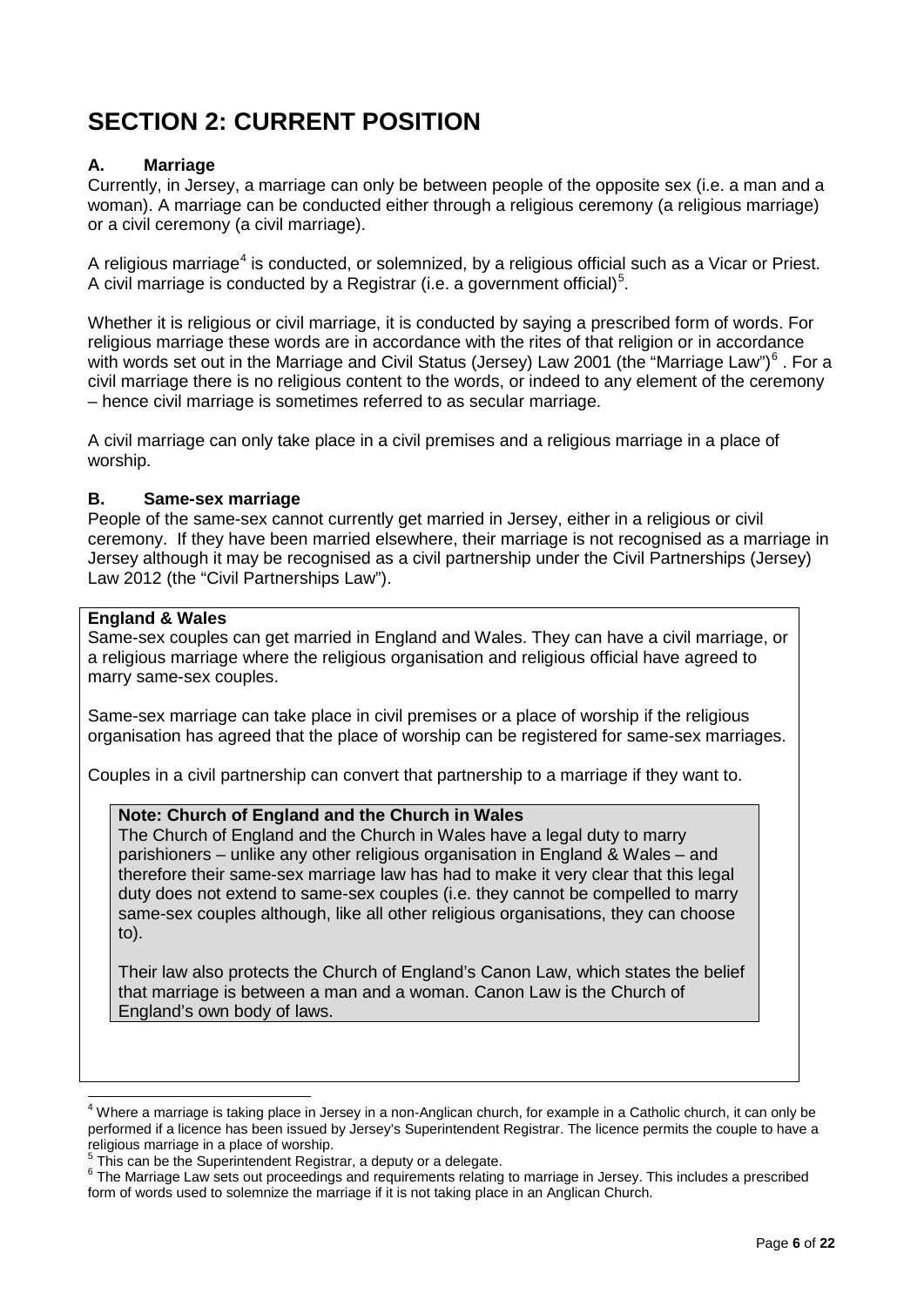#### **Scotland**

The law has been changed in Scotland and same-sex couples will be able to get married there in the very near future. Like England, they will be able to have a civil marriage, or a religious marriage where the religious organisation and religious official has agreed to marry same-sex couples.

#### **Northern Ireland**

In Northern Ireland, proposals to allow same-sex marriage were recently defeated, but it is widely anticipated that new proposals will be developed shortly and that the law will change.

#### **C. Humanist and non-religious marriage**

Humanism is a philosophical and ethical stance that focuses on the value of human beings, with humanists basing their world view and ethics on reason and empathy, rather than religious doctrine.

Humanist marriages cannot currently be conducted in Jersey – either for opposite-sex or same-sex couples - although humanists can have a humanist ceremony after having had a civil marriage. It may be argued, however, that this is unfair as humanist marriage is about the values and beliefs of humanism which are more than, and different to, a civil marriage. It may also be argued that if religious marriage is available to those of religious beliefs, humanist marriage should be available to those with humanist beliefs.

If a couple had a humanist marriage elsewhere, that marriage would only be recognised in Jersey, if it was legally recognised in the country where the couple married, and if they are an opposite-sex couple.

#### **England & Wales, Northern Ireland**

The Ministry of Justice is currently consulting on whether humanist and non-religious belief organisations should be able to conduct marriages. It is estimated that approximately six to eight hundred couples have humanist weddings per year in England and Wales, but those marriages currently have no legal standing.

#### **Scotland**

Humanist and other non-religious belief marriages can be conducted in Scotland. These marriages, which are conducted by a registered "celebrant" have legal standing.

Scotland is one of only a few countries where humanist and non-religious marriage is legally recognised. The other countries include Australia, Canada, Iceland, Ireland, New Zealand, Norway and certain states of the USA

#### **D. Civil partnership**

Civil partnerships were introduced in Jersey in 2012 for same-sex couples only. At the time they were seen as potential "alternative" to marriage. Whilst people in a civil partnership have almost exactly the same rights as married people, it is not the case that civil partnership is the same as marriage.

Civil partnerships are entirely a civil event, in which the partnership is registered via the signing of a civil partnership document. Civil partnerships are not considered by many people to have the same emotional resonance as the institution of marriage.

**UK**

Civil Partnerships are possible for same-sex couples throughout the UK. They are not possible for opposite-sex couples.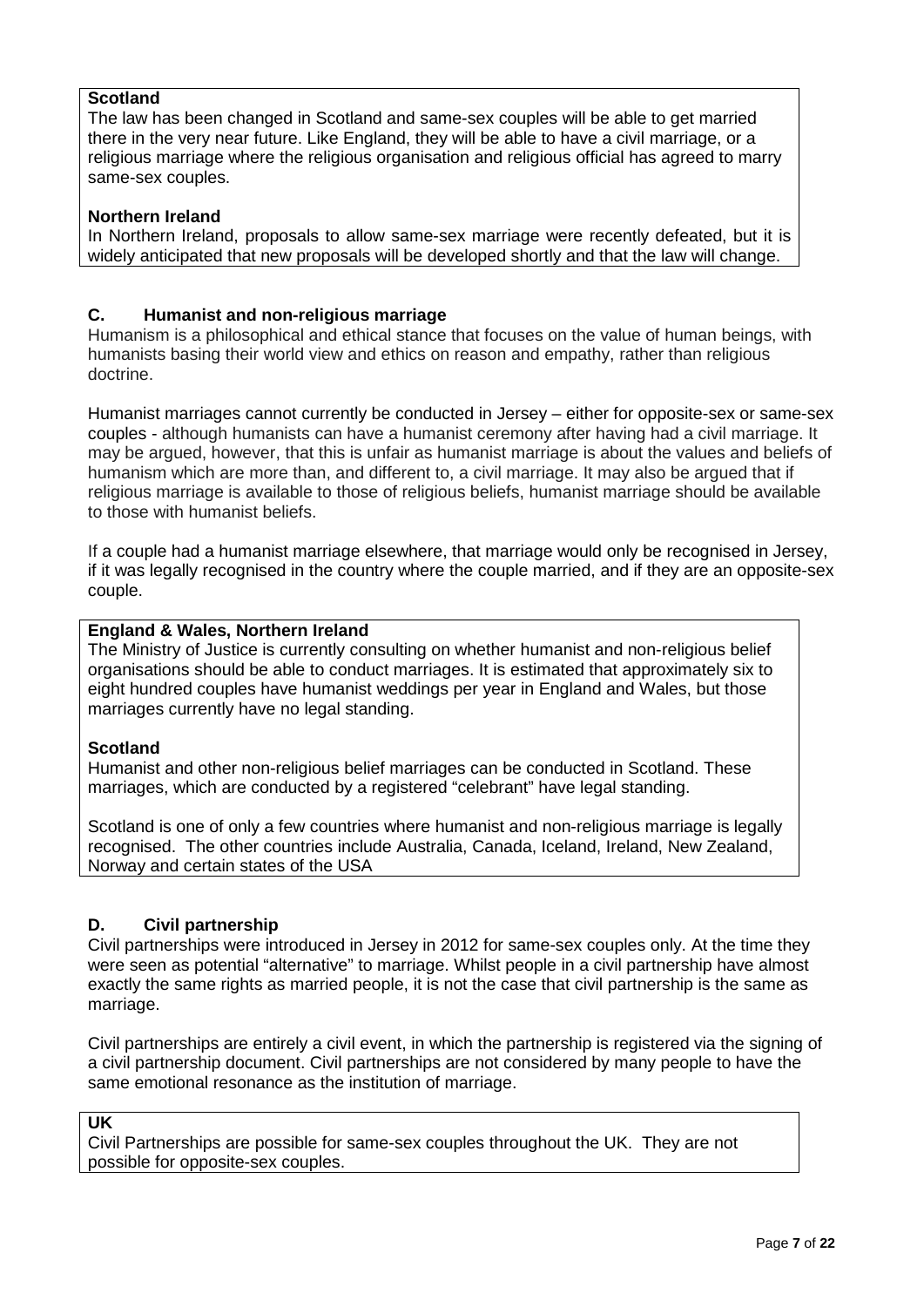#### **E. Common-law relationships**

Couples who are unmarried, but who live together as if married, are often referred to as having a 'common-law marriage'. Common-law marriages have no legal status in Jersey and, if the relationship breaks down, neither person has the special rights of a spouse or civil partner (e.g. the rights of inheritance). Their relationship may, however, be recognised in certain situations, for example means-tested benefits.

#### **UK**

The situation in the UK is similar to that in Jersey, common-law marriages do not have legal status as such.

#### **F. Transgender persons who are married or in a civil partnership**

In Jersey if a person legally changes their gender whilst married they must end their marriage because two people of the same gender cannot currently be married (for example, if a man transitions to become a woman, the marriage must end because a woman cannot be married to a woman).

If a person legally changes their gender whilst in a civil partnership, they must end their civil partnership and, if they wish to retain their union, get married, because two people of opposite-sex cannot currently have a civil partnership (for example, if a woman in a civil partnership with another woman transitions to become a man, the civil partnership must end because a man cannot have a civil partnership with a woman).

Many people who are married to someone who transitions, or who have themselves transitioned, do not want to have to end their relationship. They still love their partner and for emotional, family and financial reasons they want to remain married. This also applies to civil partnerships.

#### **England & Wales**

Because same-sex marriage is possible in England and Wales, a married transperson can transition without having to end the marriage as long as their spouse agrees (the so-called "spousal veto").

Opposite-sex civil partnership is not possible in either England & Wales, therefore if someone in a civil partnership transitions they must end their civil partnership, or they can covert it to a same-sex marriage.

#### **Scotland**

The situation in Scotland will differ from England & Wales from the end of 2014, when samesex marriage becomes legal in Scotland, because the Scottish law does not include the spousal veto.

#### **G. Adultery as a ground for divorce or dissolution**

There are currently small legal differences between marriage and civil partnership. One of these includes adultery being a ground for divorce in a marriage, but not a ground for dissolution of a civil partnership.

This is primarily because the legal definition states that adultery is an act that takes place between a man and a woman. Adultery does not apply to same-sex couples because the definition relates to the form that the sexual act takes<sup>[7](#page-5-2)</sup>.

<span id="page-7-0"></span> $7$  The same also applies to non-consummation which is a ground for annulment of a marriage, but is not grounds for annulment of a civil partnership. This is also because, like adultery, the definition of nonconsummation that it is an act between and man and a woman.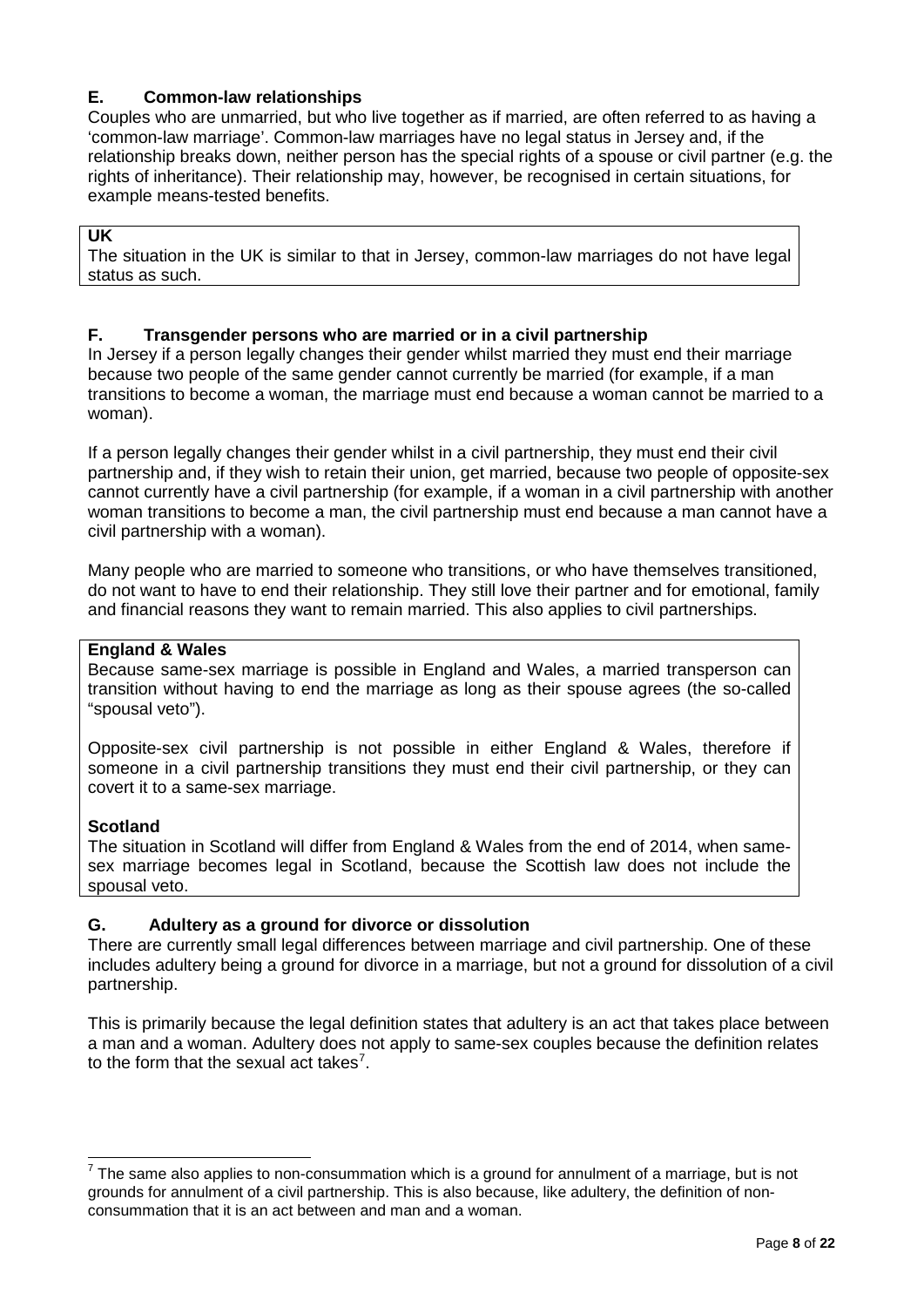Therefore whilst adultery is currently a grounds for divorce, it can only be cited if the affair is with someone of the opposite-sex (i.e. a man who is married to a woman cannot cite adultery if his wife has an affair with another woman, only if she has an affair with another man).

If a spouse has an affair with someone of the same sex, they could be divorced on the grounds of unreasonable behaviour, which would be taken to include a same-sex affair.

#### **England & Wales**

Like Jersey, adultery is a ground for divorce, in both same-sex and opposite-sex marriages, but is not a ground for dissolution in a civil partnership.

As the definition of adultery is the same in the UK, this means that people in same-sex marriages who discover that their spouse is unfaithful to them cannot divorce them for adultery, unless it was with someone of the opposite-sex.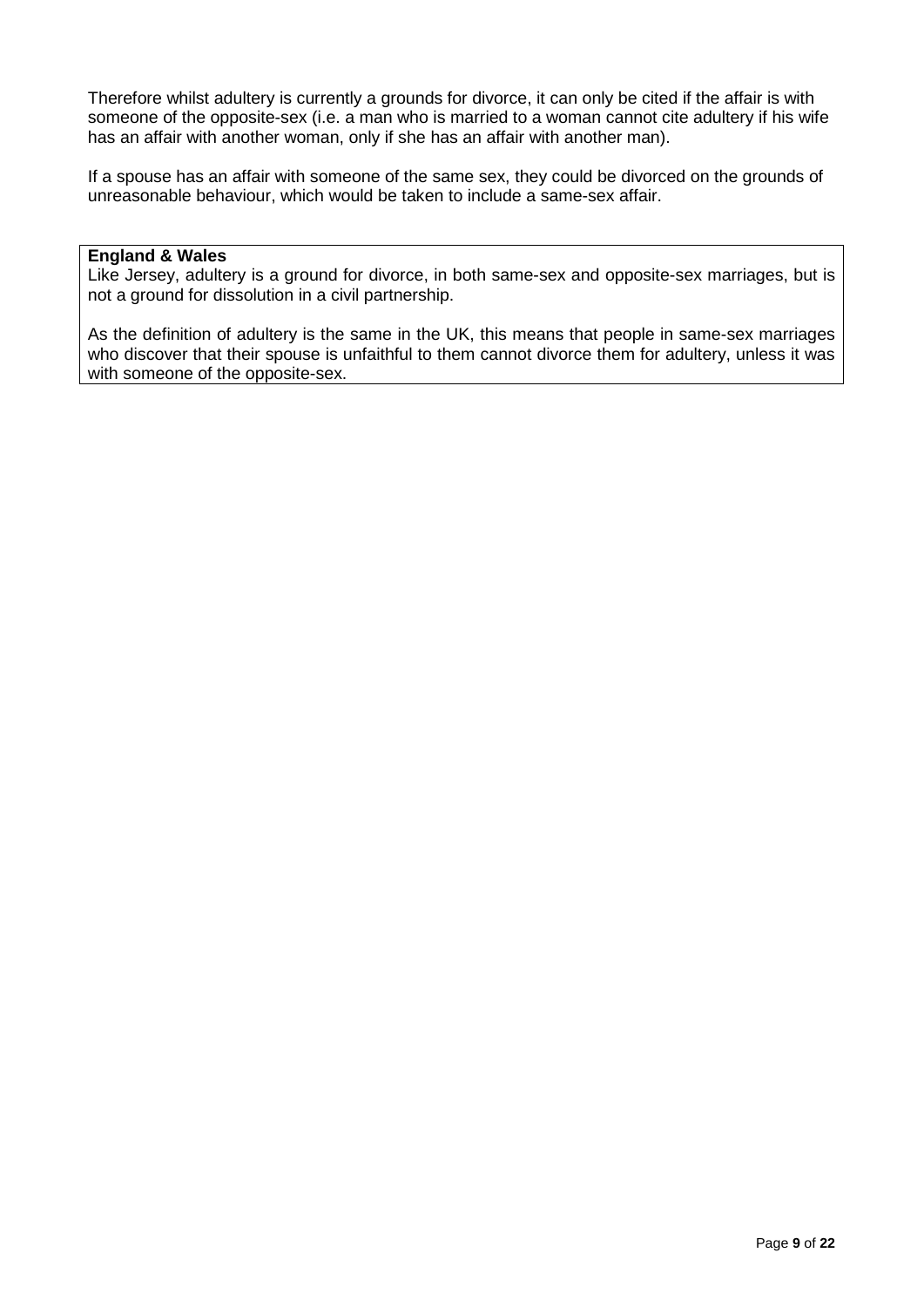# **SECTION 3: OPTIONS FOR CHANGE**

There are a number of different ways to allow same-sex couples to get married.

We could introduce same-sex civil or same-sex religious marriages - where the religious organisation consents – or, only allow civil marriages for all couples, regardless of their gender (also known as civil union).

Whichever option is chosen, a number of existing laws will need to be amended. This will be a complicated process and will take time – the exact amount of time will be dependent on the option chosen, as some are more complex than others.

In looking at same-sex marriage, we are also provided with an opportunity to consider other issues related to equal marriage and equal partnership, for example the potential introduction of humanist marriages, and the potential introduction of civil partnerships for people of the opposite-sex.

This paper therefore sets out a range of options, which are explained in more detail on the following pages, including:

- A. Same-sex marriage Option 1: same-sex civil marriage only Option 2: same-sex civil marriage and same-sex religious marriage Option 3: same-sex and opposite-sex civil marriage only (also known as civil union)
- B. Humanist and non-religious marriage
- C. Civil partnerships Option 1: Civil partnerships for opposite-sex and same-sex couples Option 2: Civil partnerships for same-sex couples only
- D. Adultery as a ground for divorce or dissolution Option 1: Introduce adultery as grounds for dissolution of a civil partnership Option 2: Remove adultery as grounds for divorce in a marriage Option 3: New definition of adultery

A number of questions are included at the end parts  $A - D$ . If you are answering all, or any of these questions, please also complete the questions set out in Section 4 as this will help us to know who has responded to the consultation.

The questions in this consultation document can be answered online at www.gov.je/consult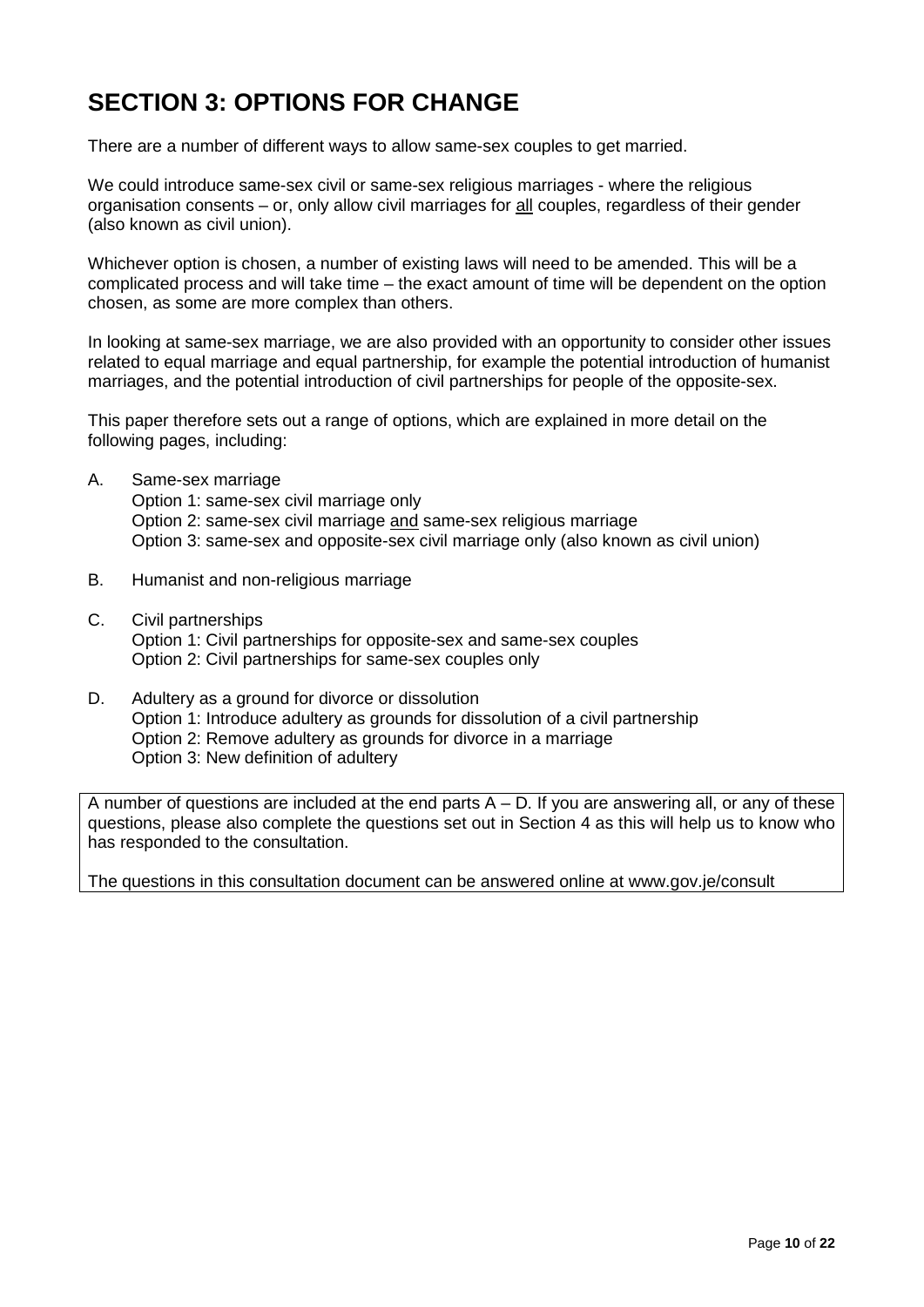## **A. Same-sex marriage**

#### **Option 1: Same-sex civil marriage only**

We could enable same-sex couples to enter into a civil marriage.

This marriage would be conducted by a Registrar in civil premises, in exactly the same way as opposite-sex civil marriages are currently conducted.

Under this option, same-sex religious marriages would not be permitted, although a religious blessing could be performed after the civil marriage, if the religious organisation and religious official agree to conduct the blessing.

We could restrict same-sex marriage blessings to civil premises only, or also allow them in a place of worship, with the agreement of the religious organisation and the religious official concerned.

- $\triangleright$  This option enables same-sex couples to get married, but they cannot have a religious marriage, regardless of their faith, even if the religious organisation and/or religious official wanted to conduct the marriage.
- $\triangleright$  In addition, it enables transgender persons, who are already married, to transition without having to end that marriage, because a married man can become a woman and remain married to a woman, and vice versa.

#### **Option 2: Same-sex civil marriage and same-sex religious marriage**

We could enable same-sex civil marriages and, in addition, also enable same-sex religious marriages. A same-sex religious marriage could be conducted by a religious official, but only if the religious organisation and the religious official agreed to conduct the marriage. This would be similar to the UK.

The same-sex religious marriage could be conducted in a place of worship, providing the religious organisation and religious official agreed.

- $\triangleright$  This option allows same-sex couples to have a religious marriage, if both the religious organisation and religious official agree to conduct the marriage. The marriage could not take place however, if the religious organisation does not consent, regardless of whether or not the religious official wishes to undertake the marriage.
- $\triangleright$  As with same-sex civil marriage, this option will allow transgender persons who are currently married to legally transition without having to end their marriage.

#### **Note: Compelling religious organisations to conduct same-sex marriage**

There is no intention to compel religious organisations and/or religious officials to conduct same-sex marriages against their will and conscience. The States Assembly have already agreed religious organisations should be free to choose and act according to their doctrines and beliefs.

#### **Option 3: Same-sex and opposite-sex civil marriage only (civil union)**

In Jersey an opposite-sex couple can currently choose to have a civil marriage or a religious marriage. In many European counties all marriages are civil marriages and are performed by a government official (e.g.: a registrar), as opposed to a religious official. This system is known as civil union, sometime also referred to as Union Civile.

If Jersey were to introduce civil union, this would mean that all couples, regardless of gender, would a have civil marriage that was performed and solemnized by the state official.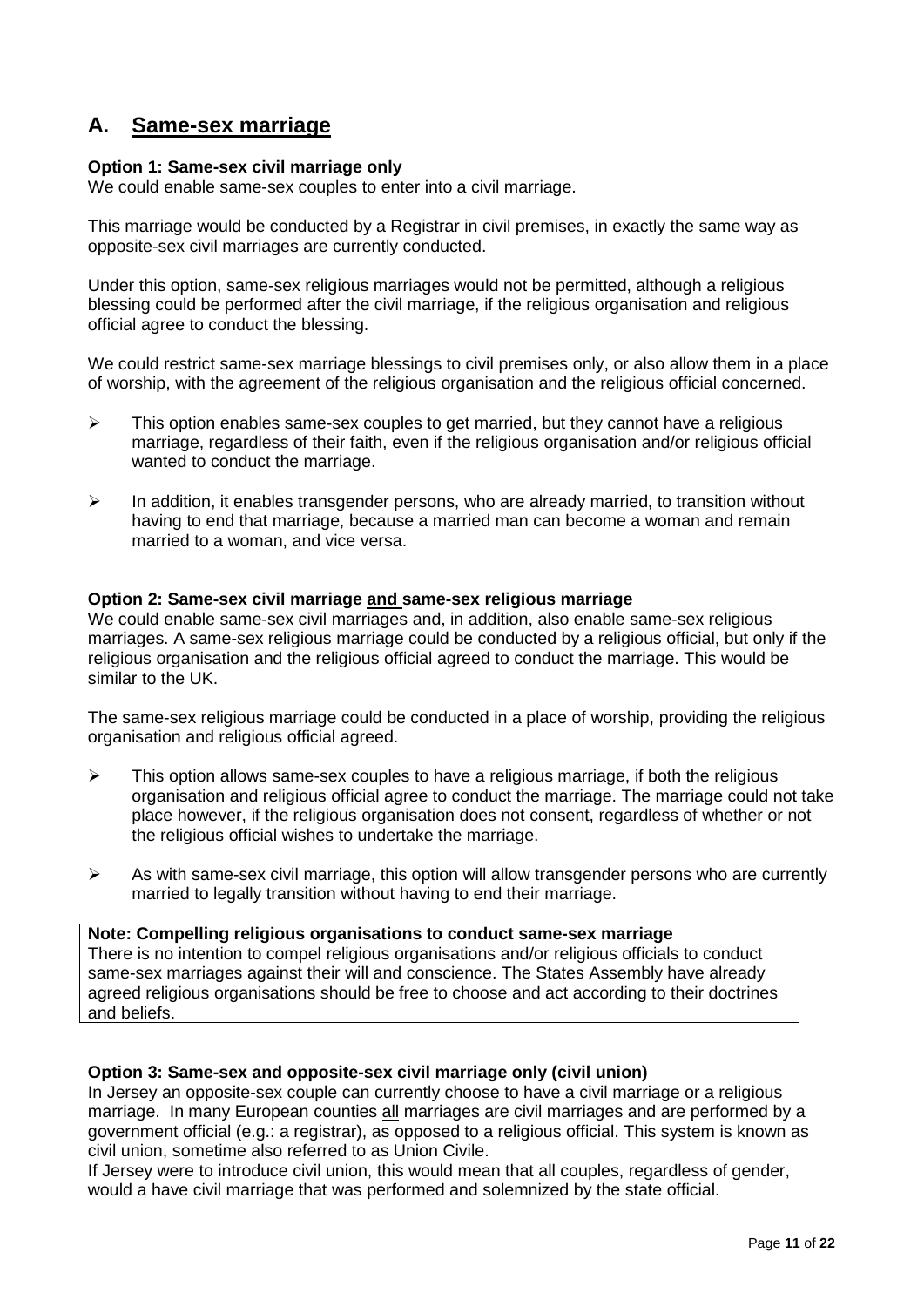The couple's marriage could then be followed by a religious blessing, which would provide religious recognition of the marriage. Religious organisations and religious officials would not, however, have to conduct a same-sex religious blessing unless they agreed to do so.

- $\triangleright$  This option treats same-sex and opposite sex-couples in the same way; it could be considered more fully to represent the concept of *equal marriage.*
- $\triangleright$  It does however have significant implications, such as:
	- removing the right of opposite-sex couples to have a religious marriage, that is recognised in law. Regardless of their faith, couples would only be able to have a civil marriage
	- removing the right of religious organisations and religious officials to conduct marriages, although they could conduct blessings
	- it changes, in part, the historical and long-held role of the Anglican Church in relation to marriage.

#### **Note: Role of Anglican Church**

Jersey, like the UK, is a non-secular state. That means it does not purport to be officially neutral in matters of religion.

The Anglican Church is the Island's official established church and is rooted in the Jersey's social and political heritage. Its position is perceived by many as being a defining characteristic of our Island.

Under our existing marriage laws, the Anglican Church holds a unique position in that, unlike other religious organisations, it can solemnize a marriage without requiring a certificate from the Registrar. This right would be removed if Jersey only allowed for civil marriage for all couples<sup>[8](#page-7-0)</sup>.

#### **Note: Conversion of civil partnerships to same-sex marriages**

If same-sex marriage is introduced, regardless of whether is in accordance with Option 1, 2 or 3, it would allow civil partners to convert their partnership to a marriage, if they wanted to. It is proposed that, if same-sex marriage is introduced, couples converting from a civil partnership to a marriage should be able to have special "conversion" ceremonies, in order that they can celebrate and recognise their marriage.

<span id="page-11-0"></span><sup>&</sup>lt;sup>8</sup> In Jersey, as in England and Wales, a rector or minister of an Anglican church is effectively a registrar in his or her own right. This reflects the long history of registration which began in the sixteenth century when the newly-created Church of England started to require the registration of baptisms, marriages and burials. Civil registration was established two centuries later, in 1842 in Jersey.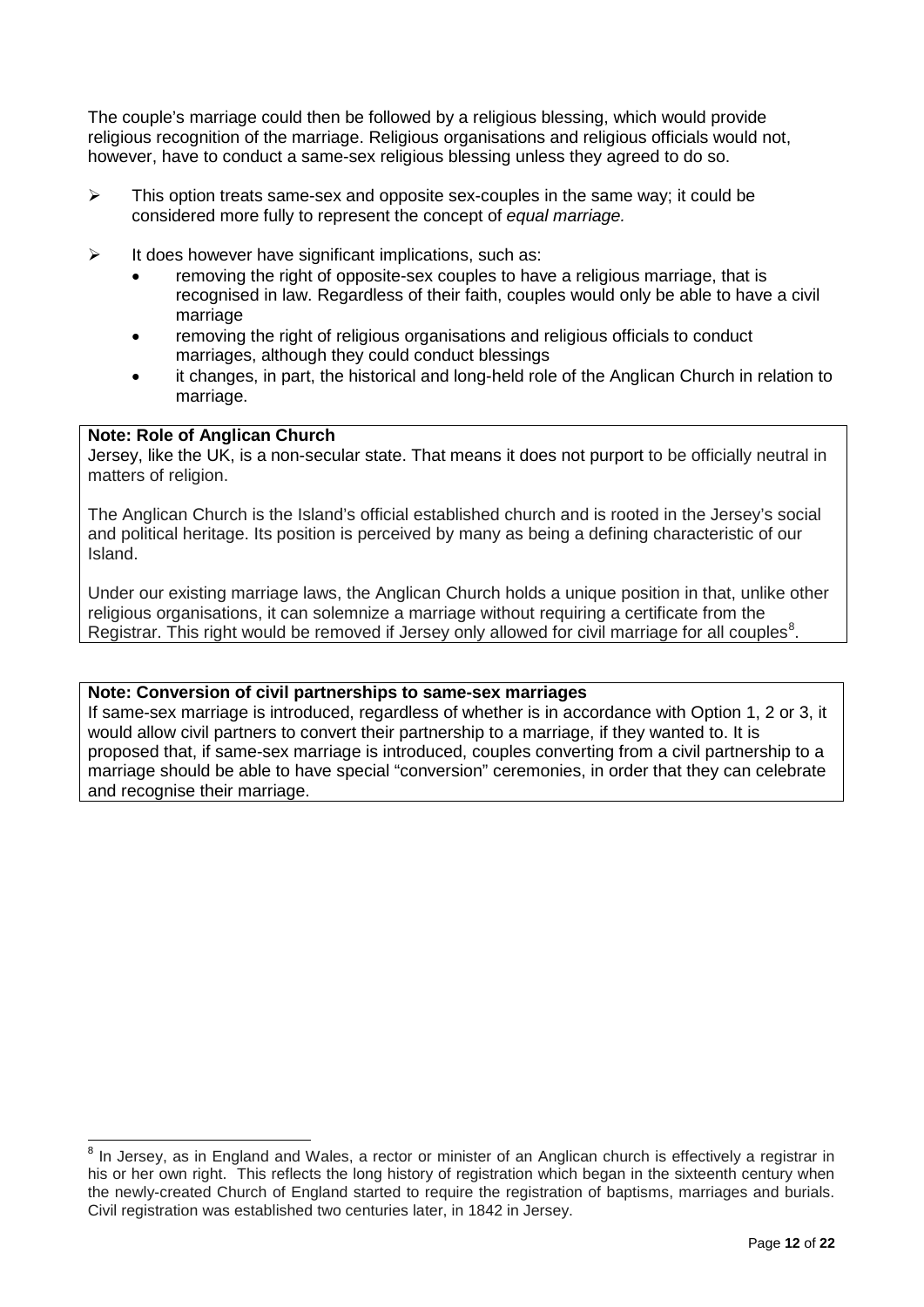#### **Questions related to A**

a) Do you agree that all couples, regardless of their gender, should be able to get married? Please tick:

| Yes?        |  |
|-------------|--|
| No?         |  |
| Don't know? |  |

b) Do you agree with the introduction of same-sex civil marriage?

| Yes?        |  |
|-------------|--|
| No?         |  |
| Don't know? |  |

c) Do you agree with the introduction of same-sex civil marriage and same-sex religious marriage, where the religious organisation and religious official agree?

| Yes?        |  |
|-------------|--|
| No?         |  |
| Don't know? |  |

d) Do you agree with replacing the current system of civil marriages and religious marriages, in favour of civil marriages only for both opposite-sex and same-sex couples? (i.e. remove the right of religious organisations to conduct religious marriages). This is also known as civil union?

| Yes?        |  |
|-------------|--|
| No?         |  |
| Don't know? |  |

e) If same-sex marriage is introduced in Jersey which one of the following three options do you think should be used?: Please tick:

| Option 1:                                                                  |  |
|----------------------------------------------------------------------------|--|
| Introduce same-sex civil marriage only.                                    |  |
| Option 2:                                                                  |  |
| Introduce same-sex civil marriage and same-sex religious marriage, where   |  |
| the religious organisation and religious official agrees.                  |  |
| Option 3:                                                                  |  |
| Replace the current system of civil marriages and religious marriages, in  |  |
| favour of civil marriages only for both opposite-sex and same-sex couples? |  |

#### f) Comments

If you are answering any of questions above, please could you also complete the questions set out in Section 4, as this will help us to know who has responded to the consultation.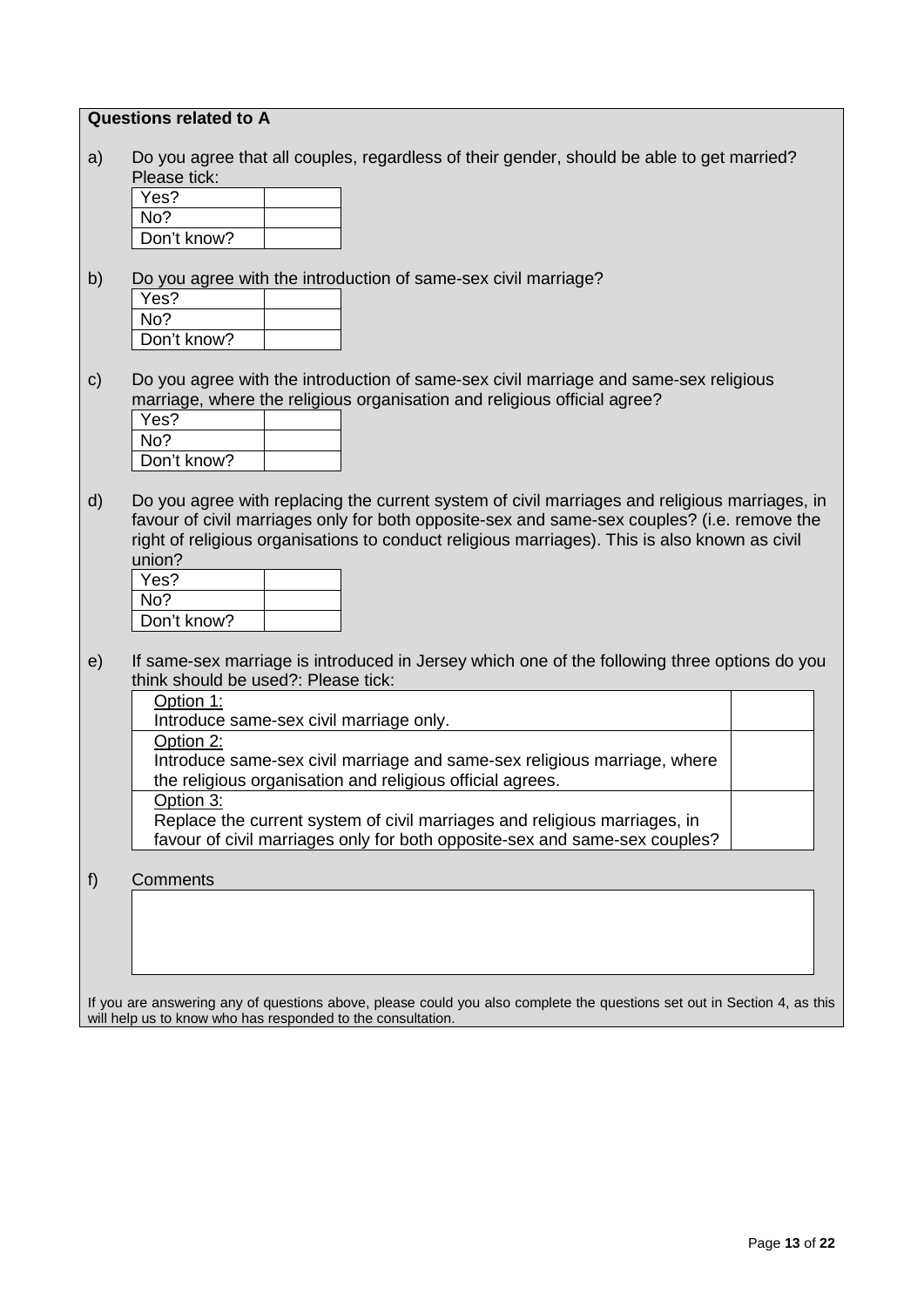## **B. Humanist and non-religious marriage**

We could allow humanist and other forms non-religious marriages to be performed in Jersey for both opposite-sex and same-sex couples. Scotland has already introduced humanist marriages and it is widely anticipated that they will also be introduced in England & Wales, where a full public consultation is currently underway.

- $\triangleright$  This option would enable people to have a marriage, which reflected their humanist and nonreligious beliefs, and which was more than a civil marriage.
- $\triangleright$  If same-sex marriage legislation were also introduced in Jersey, this would allow for opposite-sex and same-sex couples to have a humanist marriage.
- $\triangleright$  The option to introduce humanist marriages would fall away if we were to introduce a system of civil marriages for all (See Part A, Option 3 above). If this were the case, the marriage would have to be a civil marriage, followed by a humanist blessing if the couple wished.

|    | <b>Questions related to B</b>                                                                                                                                                                                                                                                                                                                                                                                                                                |  |
|----|--------------------------------------------------------------------------------------------------------------------------------------------------------------------------------------------------------------------------------------------------------------------------------------------------------------------------------------------------------------------------------------------------------------------------------------------------------------|--|
|    |                                                                                                                                                                                                                                                                                                                                                                                                                                                              |  |
| a) | Do you think we should allow for humanists and other forms of non-religious marriage?                                                                                                                                                                                                                                                                                                                                                                        |  |
|    |                                                                                                                                                                                                                                                                                                                                                                                                                                                              |  |
|    | Please tick one:                                                                                                                                                                                                                                                                                                                                                                                                                                             |  |
|    | Yes?                                                                                                                                                                                                                                                                                                                                                                                                                                                         |  |
|    | No?                                                                                                                                                                                                                                                                                                                                                                                                                                                          |  |
|    | Don't know?                                                                                                                                                                                                                                                                                                                                                                                                                                                  |  |
|    |                                                                                                                                                                                                                                                                                                                                                                                                                                                              |  |
|    |                                                                                                                                                                                                                                                                                                                                                                                                                                                              |  |
| b) | Comments                                                                                                                                                                                                                                                                                                                                                                                                                                                     |  |
|    |                                                                                                                                                                                                                                                                                                                                                                                                                                                              |  |
|    |                                                                                                                                                                                                                                                                                                                                                                                                                                                              |  |
|    |                                                                                                                                                                                                                                                                                                                                                                                                                                                              |  |
|    |                                                                                                                                                                                                                                                                                                                                                                                                                                                              |  |
|    |                                                                                                                                                                                                                                                                                                                                                                                                                                                              |  |
|    |                                                                                                                                                                                                                                                                                                                                                                                                                                                              |  |
|    | $\mathcal{L} = \mathcal{L} = \mathcal{L} = \mathcal{L} = \mathcal{L} = \mathcal{L} = \mathcal{L} = \mathcal{L} = \mathcal{L} = \mathcal{L} = \mathcal{L} = \mathcal{L} = \mathcal{L} = \mathcal{L} = \mathcal{L} = \mathcal{L} = \mathcal{L} = \mathcal{L} = \mathcal{L} = \mathcal{L} = \mathcal{L} = \mathcal{L} = \mathcal{L} = \mathcal{L} = \mathcal{L} = \mathcal{L} = \mathcal{L} = \mathcal{L} = \mathcal{L} = \mathcal{L} = \mathcal{L} = \mathcal$ |  |

If you are answering any of questions above, please could you also complete the questions set out in Section 4, as this will help us to know who has responded to the consultation.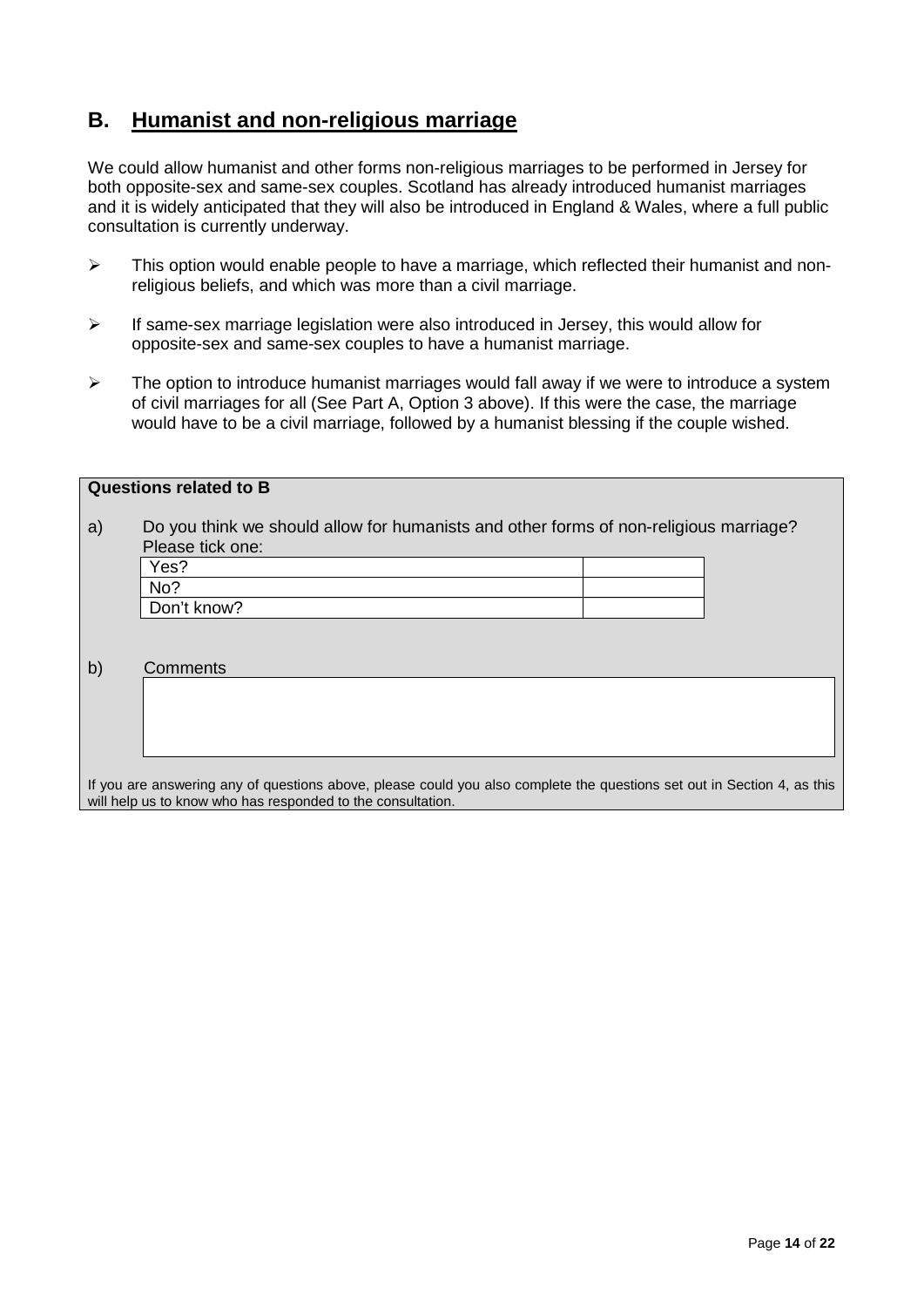## **C. Civil Partnership**

#### **Option 1: Civil partnerships for opposite-sex and same-sex couples**

Currently only same-sex couples can have a civil partnership in Jersey. Opposite-sex couples, who do not wish to get married but who live together, are not afforded the opportunity of a civil partnership and the associated legal rights. This is also the case in the UK and many other jurisdictions.

Jersey law could, however, be amended to extend civil partnerships to opposite-sex couples.

This would help provide protection to opposite-sex couples who are not married, although it could be argued that there are other ways this could be achieved without creating what some may consider to be a two tier system of marriage and civil partnerships.

- $\triangleright$  This option helps provide protection to opposite-sex partners who do not wish to get married, but who would like their relationship to have legal status, and would like to be afforded the same rights as same-sex couples in a civil partnership.
- $\triangleright$  This option would allow a transgender civil partner to transition without having to end their civil partnership.
- $\triangleright$  If Jersey was to introduce opposite-sex civil partnerships, that partnership could only be legally recognised in Jersey and other jurisdictions that also have a mechanism for oppositesex civil partnerships. It would not be recognised in the UK, unless the UK was to change its position on opposite-sex civil partnerships.

#### **Option 2: Civil partnerships for same-sex couples only**

This option reflects the current situation, which some people consider to be unfair and unequal.

- $\triangleright$  Maintaining civil partnership just for same-sex couples means that opposite-sex couples who do not wish to get married cannot benefit from the legal rights that civil partnerships provide. It is however possible that better legal protection for co-habiting or "common-law" couples can be provided in other ways.
- $\triangleright$  It may be argued that the very existence of civil partnerships erodes the institution of marriage and that to extend civil partnerships to opposite-sex couples simply compounds the problem. The notion being that people who want to make a commitment to each other should do so through marriage, not civil partnership.

#### **Note: Abolishing civil partnerships**

If same-sex marriage is introduced, civil partnerships could theoretically be abolished in favour of marriage.

This option is not currently being considered, however, because abolishing civil partnerships would result in existing civil partners having to end their partnership or convert it to marriage, potentially against their wishes. It could also create problems with regard to recognising civil partnerships formed in other jurisdictions.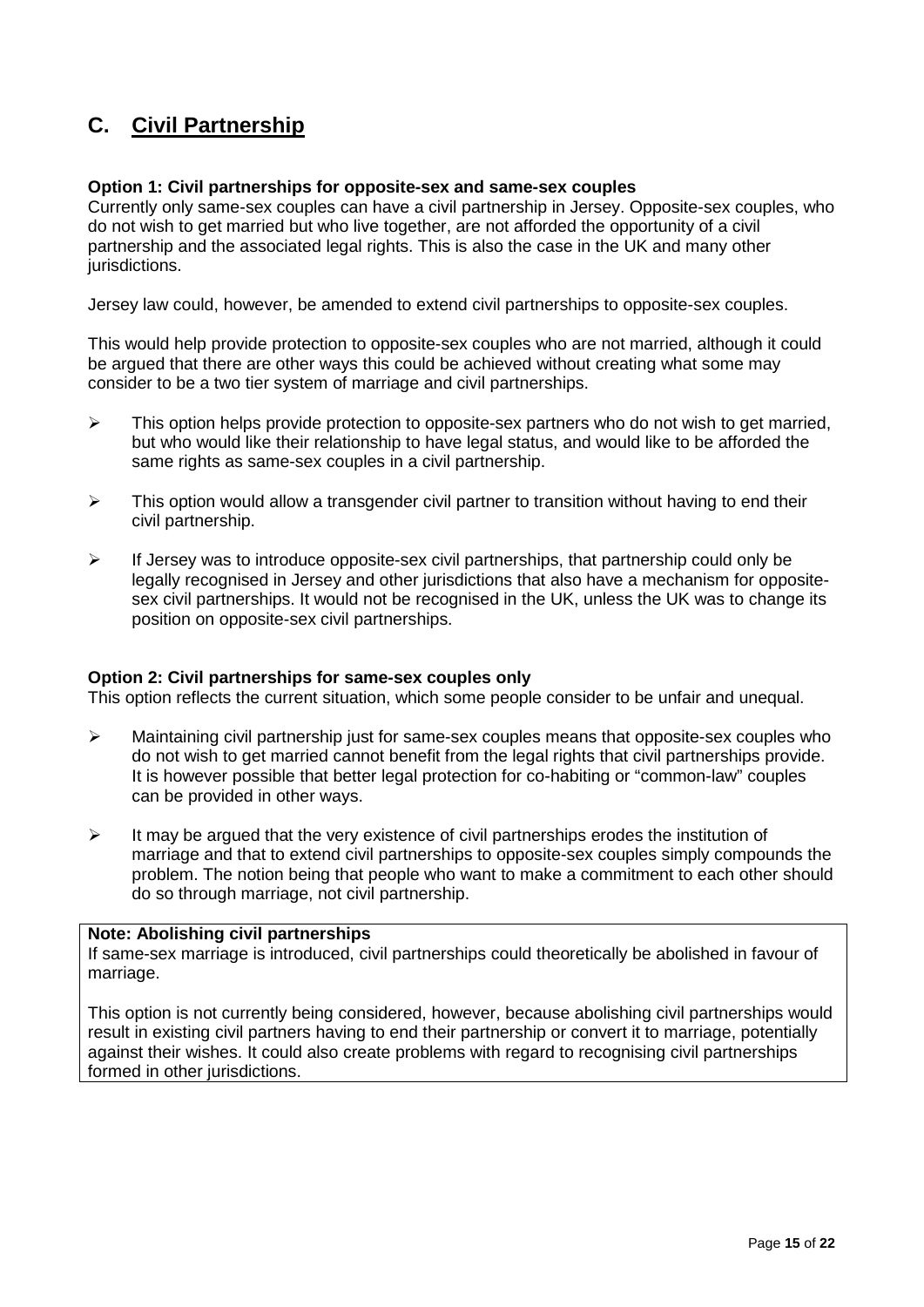|              | Questions related to C                                                                                                                                                                 |
|--------------|----------------------------------------------------------------------------------------------------------------------------------------------------------------------------------------|
| a)           | Do you think that civil partnerships should be available to opposite-sex couples? Please tick:<br>Yes?<br>No?<br>Don't know?                                                           |
| b)           | If no, do you think we should investigate other ways to provide more legal rights to co-<br>habiting or "common-law" couples? Please tick:<br>Yes?<br>No?<br>Don't know?               |
| $\mathsf{C}$ | Comments                                                                                                                                                                               |
|              | If you are answering any of questions above, please could you also complete the questions set out in Section 4, as this<br>will help us to know who has responded to the consultation. |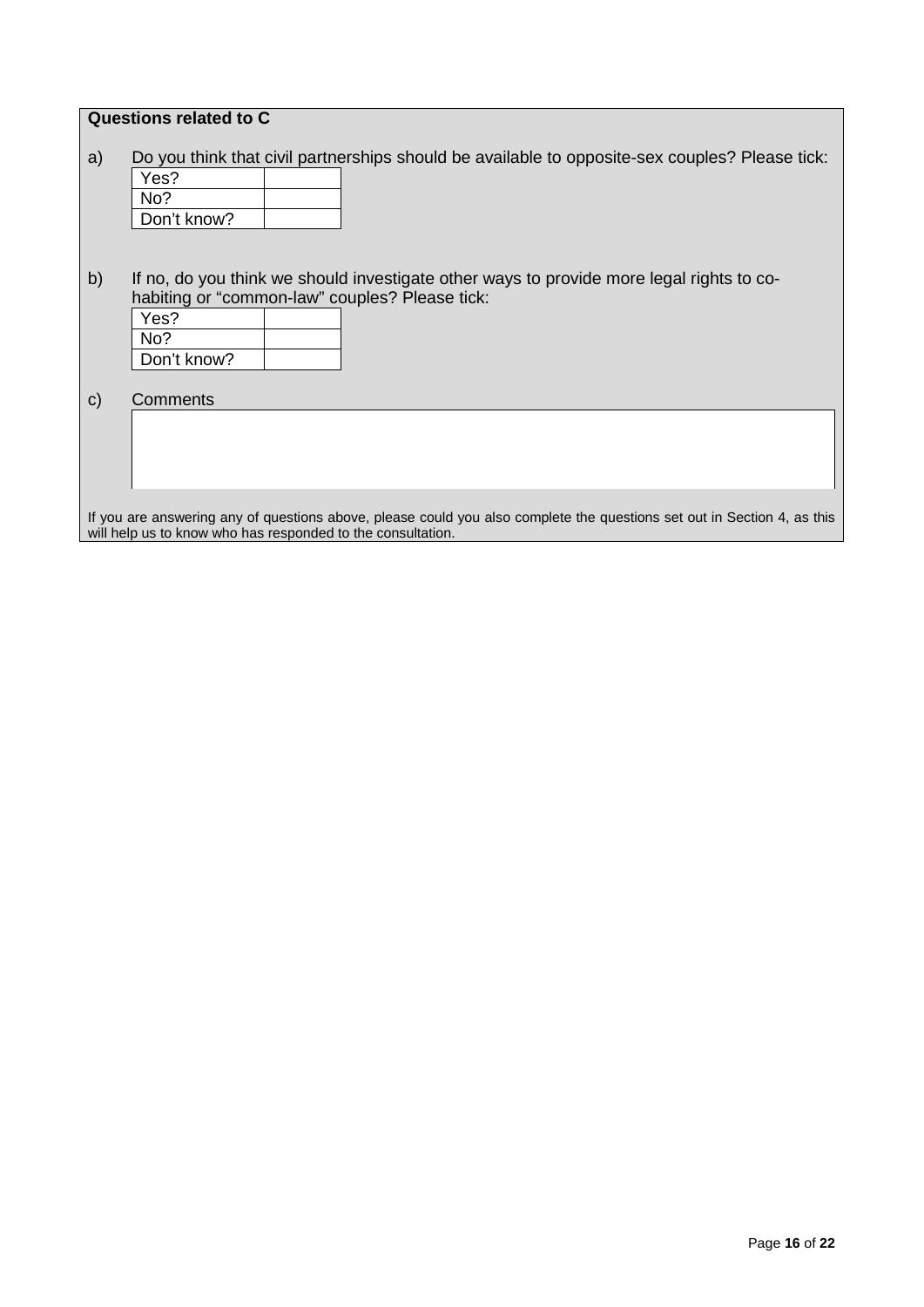## **D. Adultery as a ground for divorce or dissolution**

Adultery is currently a ground for a divorce, but not a ground for dissolution of a civil partnership. This is primarily because adultery is defined as an act between a man and a woman.

#### **Option 1: Introduce adultery as grounds for dissolution of a civil partnership**

We could amend civil partnership legislation so it includes adultery as a ground for dissolution using the existing definition of adultery.

- $\triangleright$  This would create more parity between marriage and civil partnerships both civil partners and spouses could cite adultery if their partner had an affair, but only if that affair was with a person of the opposite-sex. It may be argued, however, that this is of little real benefit to same-sex couples.
- $\triangleright$  If, however, opposite-sex civil partnerships were introduced this option could be of greater benefit to them.

#### **Option 2: Remove adultery as grounds for divorce in a marriage**

We could remove adultery as a ground for divorce, whether in an opposite-sex marriage or a same-sex marriage, if these are introduced.

- $\triangleright$  This option would create more parity between marriage and civil partnerships neither spouses or civil partners could cite adultery if their partner had an affair.
- $\triangleright$  This would support a move towards the introduction of "no fault" divorces in all cases. In "no fault" divorces, the spouse who is petitioning for the divorce does not have to prove that their husband or wife has been at "fault". It is widely believed that "no fault" divorces can be less acrimonious and that they cost far less, in both financial and emotional terms<sup>[9](#page-11-0)</sup>.
- $\triangleright$  It is also argued however that removing adultery as ground for divorce is tantamount to diminishing the status of marriage, and the notion of sexual fidelity as a key commitment of marriage.

#### **Option 3: New definition of adultery**

We could amend the definition of adultery - so that it applies to both opposite-sex and same-sex relations – and introduce it as a ground in both marriage and civil partnership.

- $\triangleright$  This option would create parity between marriage and civil partnership.
- $\triangleright$  It would allow both spouses and civil partners to cite adultery, regardless of the gender of the person that their partner had an affair with. This could be considered as significantly more beneficial than Option 1, which is limited to affairs between people of the oppositesex.
- $\triangleright$  It is envisaged that a new definition may be difficult to achieve because of the complexities of defining the differences in the sexual act between same-sex and opposite-sex couples.

<sup>&</sup>lt;sup>9</sup> The Jersey Law Commission are to undertake a review of divorce reform, which will include proposals to move to "a no fault" divorce in all cases, thereby removing grounds such as adultery, desertion or unreasonable behaviour. The findings and recommendations of the Law Commission review would need to be considered by States Members alongside the findings of this equal marriage consultation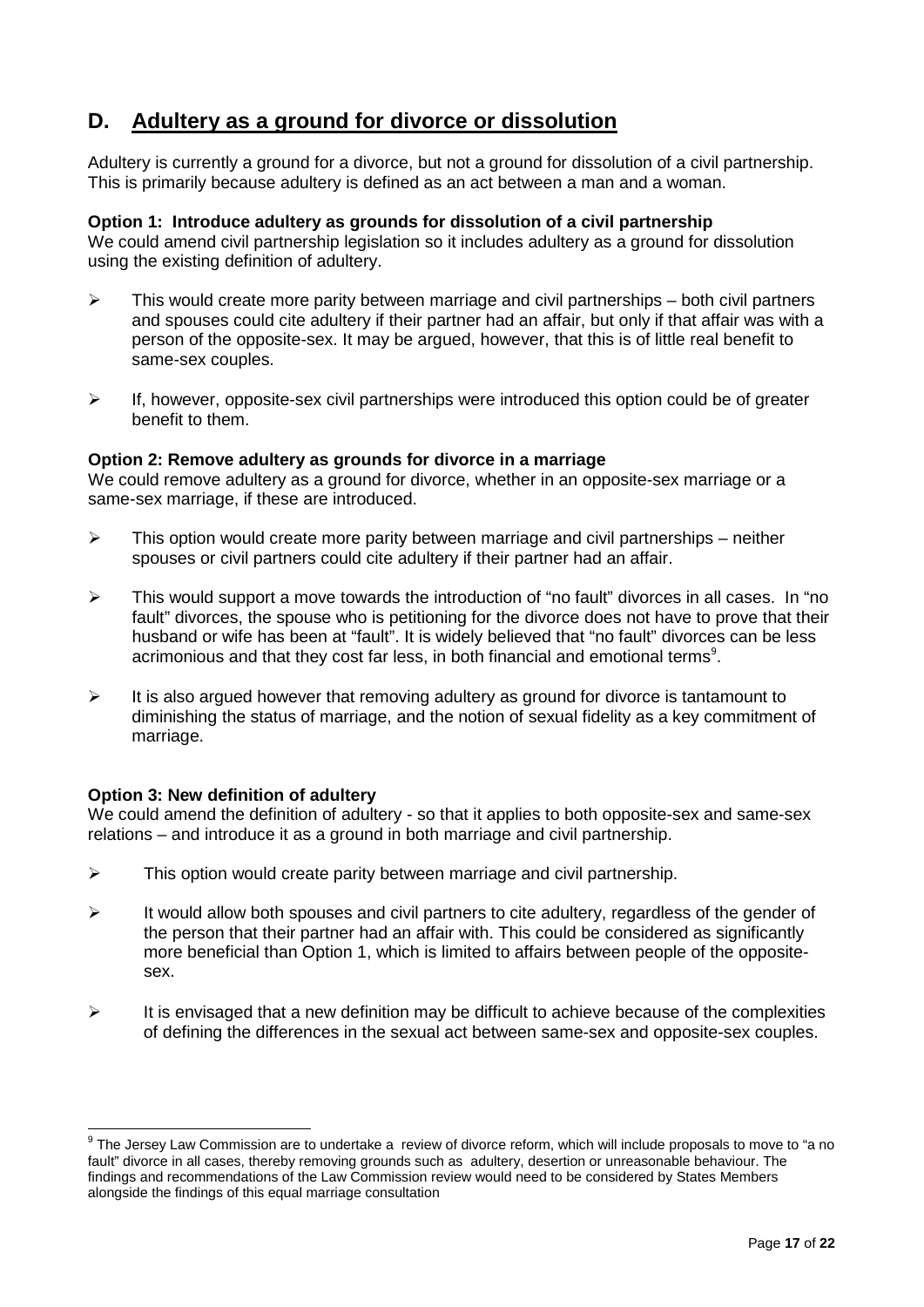#### **Questions related to D**

a) Do you think we should remove the differences in the grounds for divorce in marriage and dissolution in civil partnership? Please tick:

| Yes?        |  |
|-------------|--|
| No?         |  |
| Don't know? |  |

b) If yes, which one following options do you most agree with? Option<sub>1:</sub> Introduce adultery as grounds for dissolution of a civil partnership Option 2: Remove adultery as grounds for divorce in a marriage Option 3: New definition of adultery

c) Comments

If you are answering any of questions above, please could you also complete the questions set out in Section 4, as this will help us to know who has responded to the consultation.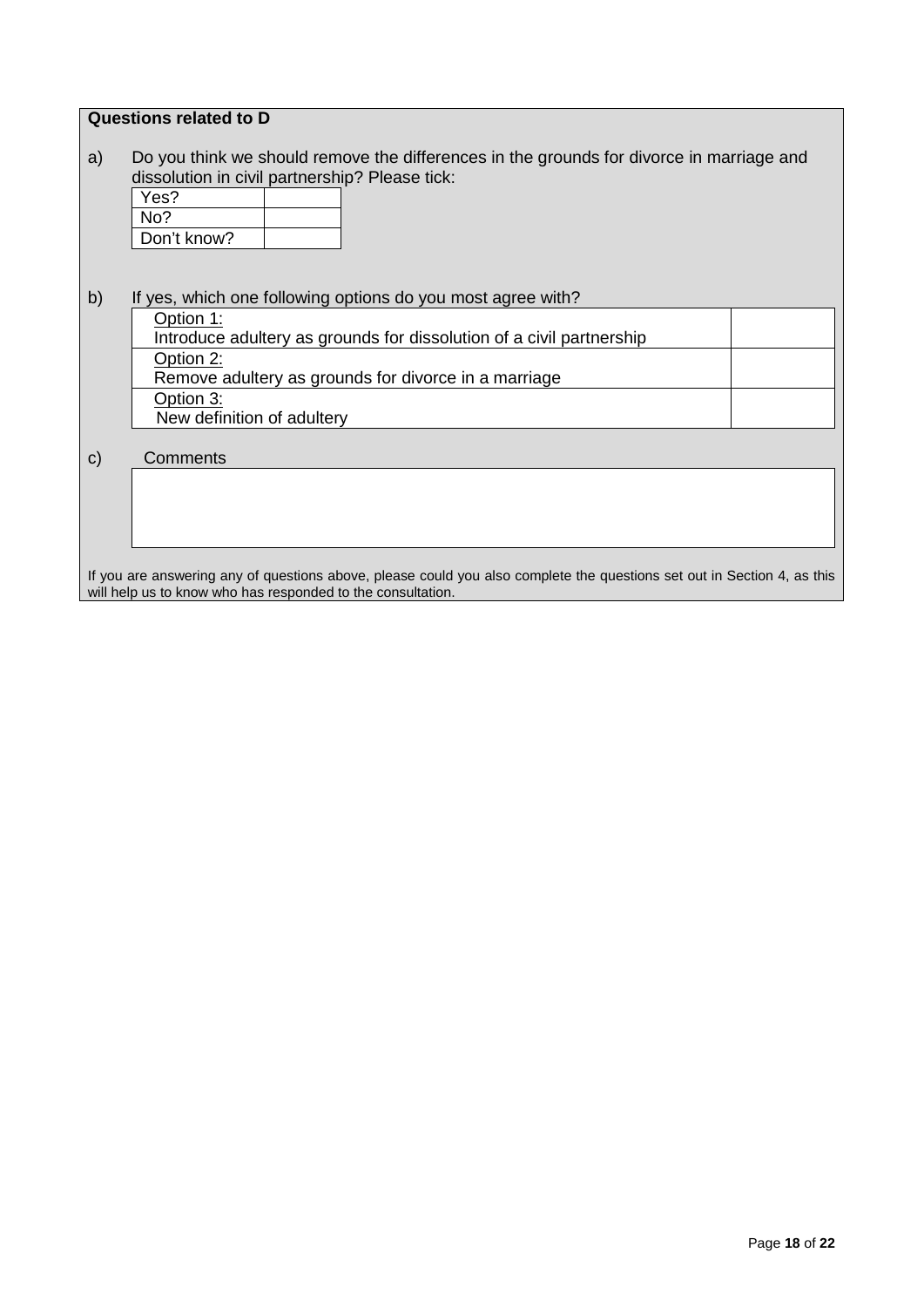# **SECTION 4: RESPONDING TO THE CONSULTATION**

|               | If you are responding to any of the consultation question in Section 3 above, please could you<br>complete the following questions. This information will help us to process the consultation<br>responses and to keep in touch. |
|---------------|----------------------------------------------------------------------------------------------------------------------------------------------------------------------------------------------------------------------------------|
| a)            | About you<br>Your name:                                                                                                                                                                                                          |
|               |                                                                                                                                                                                                                                  |
| b)            | Email address:                                                                                                                                                                                                                   |
| $\mathsf{c})$ | Postal address (a postal address is only required if no email address is provided).                                                                                                                                              |
| $\mathsf{d}$  | Are you a Jersey resident? Please tick:<br>Yes?<br>No?                                                                                                                                                                           |
| e)            | If no, where are you resident?                                                                                                                                                                                                   |
| f)            | Are you responding in your personal capacity? Please tick:<br>Yes?<br>No?                                                                                                                                                        |
| g)            | Are you responding as an official representative of an organisation or group? Please tick:<br>Yes?<br>No?                                                                                                                        |
| h)            | If yes, is that organisation or group:                                                                                                                                                                                           |
|               | a faith group or religious organisation<br>i.                                                                                                                                                                                    |
|               | a group representing people who identify as being lesbian, gay,<br>ii.<br>bisexual or transsexual                                                                                                                                |
|               | iii.<br>other                                                                                                                                                                                                                    |
|               | Please state the name of the organisation you represent                                                                                                                                                                          |
|               |                                                                                                                                                                                                                                  |
|               |                                                                                                                                                                                                                                  |
|               |                                                                                                                                                                                                                                  |
|               |                                                                                                                                                                                                                                  |
|               |                                                                                                                                                                                                                                  |
|               |                                                                                                                                                                                                                                  |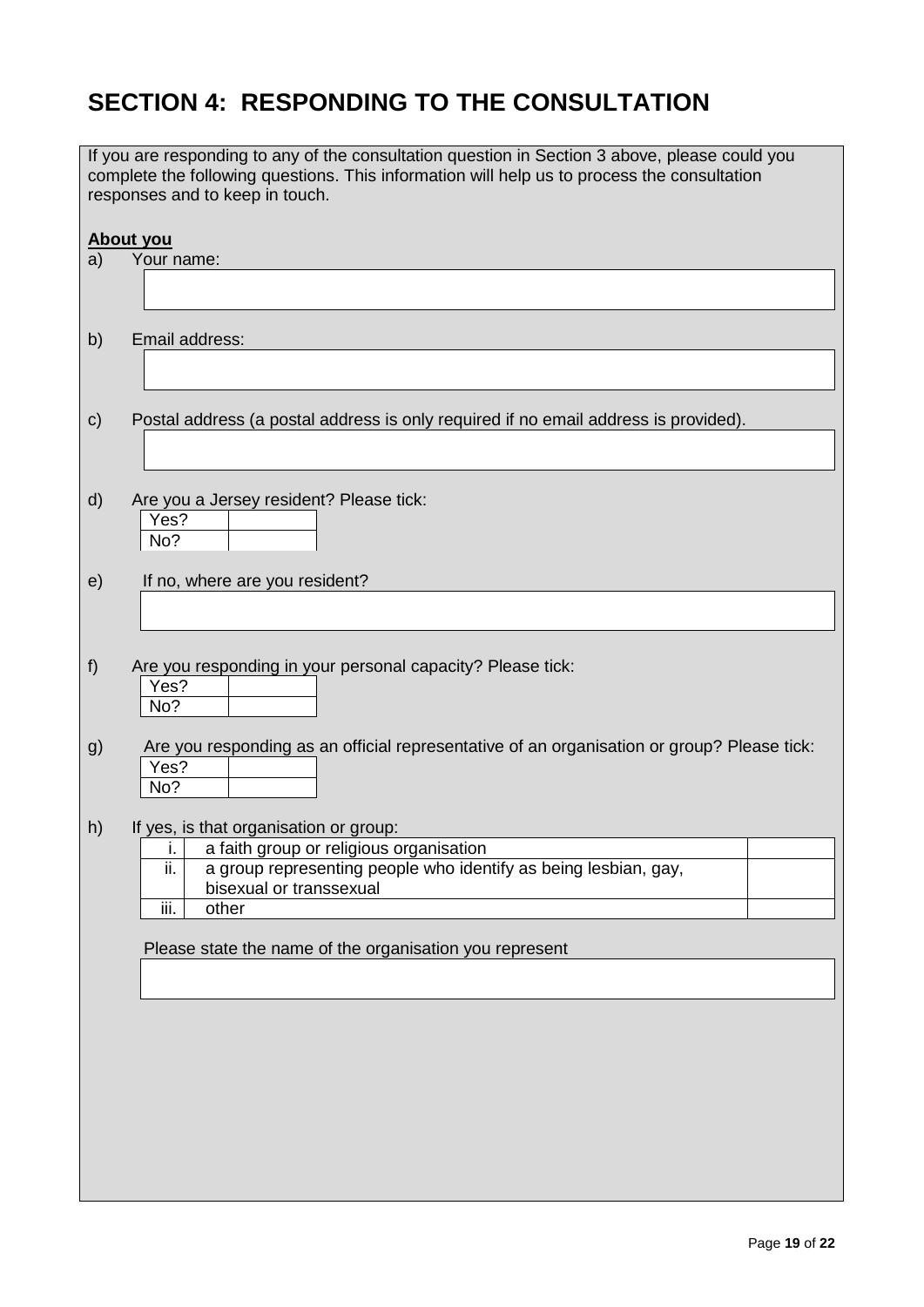#### **Publication of responses**

Consultation responses may be made public (for example sent to interested parties on request, quoted in a published report, reported in the media etc.). Please indicate which one of the following three options applies to you.

| You agree that your comments may be made public and attributed to you     |  |
|---------------------------------------------------------------------------|--|
| Option 2                                                                  |  |
| You agree that your comments may be made public but not attributed to you |  |
| (i.e. anonymous)                                                          |  |
| Option 3                                                                  |  |
| You do not want your comments made public.                                |  |

## **APPENDIX 1: QUESTIONS AND ANSWERS**

#### **Q: Isn't civil partnership already the same as marriage?**

**A:** There are small legal differences between civil partnership and marriage, such as restrictions on the inheritance of pension provisions. A widow(er) in a marriage is entitled to their spouse's entire pension fund on their death. A widow(er) in a civil partnership is entitled to their partner's pension fund from the date of their civil partnership onwards only. What many people consider most important – regardless of whether they support the concept of same-sex marriage or not – is the potential differences between how marriage and civil partnerships are perceived in society.

#### **Q: Will religious organisations or religious officials will be forced to conduct same-sex marriages, if same same-sex marriage is permitted in Jersey?**

**A:** No. The States Assembly have already stated that no religious organisation or religious official should be forced to conduct same-sex marriages in Jersey.

All religious organisations would be free to choose and act according to their doctrines and beliefs.

#### **Q: Would Anglican Churches in Jersey be banned by the States from conducting same-sex marriage in Jersey?**

No. If same-sex religious marriage is introduced in Jersey the Anglican Church, like all other churches, could choose to conduct same-sex marriage, but it would not be compelled to. The Anglican Church would only be banned from conducting same-sex marriage, if the States Assembly to introduce civil union, in which case no religious organisation would be able to conduct marriage, regardless of whether it were same-sex or opposite-sex marriage.

#### **Q: Would the European Court of Human Rights force religious organisations to conduct same-sex marriages?**

**A:** The case law of the European Court of Human Rights makes it clear that same-sex marriage is a matter for individual governments to decide. If a case was to be brought before the Court, it would be against the government, not the religious organisation.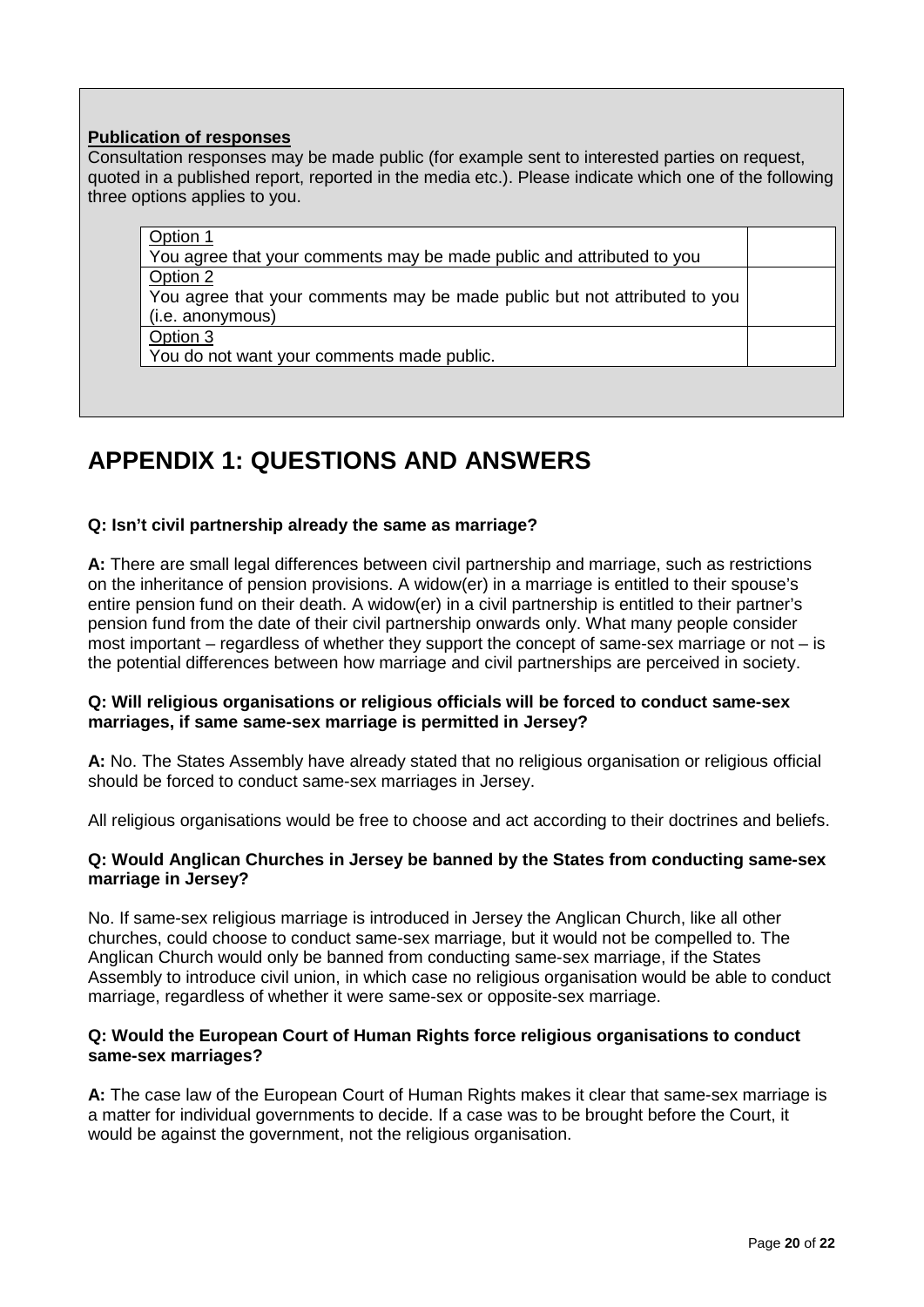The European Court, in considering the case, would be bound to give priority to the rights of a religious organisation under Article 9 of the European Convention on Human Rights, which guarantees the right to freedom of religion.

#### **Q: If the law is changed to allow for same-sex marriage, will the terms 'husband', 'wife', 'mother' and 'father' be abolished?**

**A:** No, these very important terms will continue to exist and will continue to be used by people to explain their relationship to each other. 'Husband' will still refer to married men and 'wife' will still refer to married woman.

#### **Q: If same-sex marriage becomes legal in Jersey will teachers have to promote it to pupils in sex and relationships education?**

**A:** The Personal, Social, Health and Economic (PSHE) Curriculum provides schools with an established framework to address and teach to a range of issues. This includes 'relationships' as a core theme. PSHE education provides balanced and accurate information to support pupils in developing the emotional and social skills required to stay safe, maintain personal health and wellbeing, and manage their lives now and in the future. This area would need to consider same-sex marriage and would, as with other areas considered, deal with this issue openly and sensitively. There should be no direct promotion of sexual orientation.